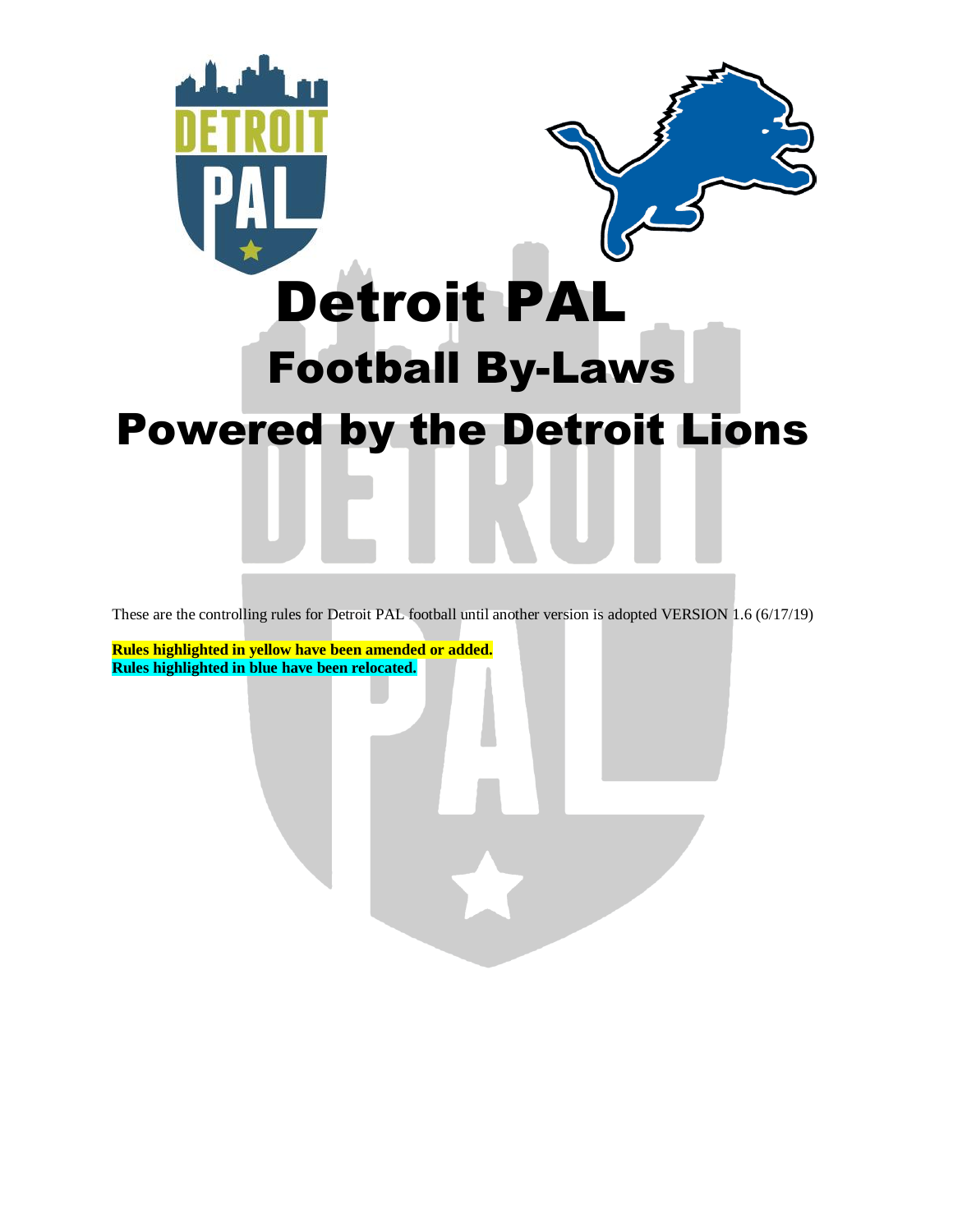<span id="page-1-0"></span>

|                   | <b>TABLE OF CONTENTS</b>                                                                                                                                                                  |                  |
|-------------------|-------------------------------------------------------------------------------------------------------------------------------------------------------------------------------------------|------------------|
| I.                |                                                                                                                                                                                           |                  |
| П.                |                                                                                                                                                                                           |                  |
|                   |                                                                                                                                                                                           |                  |
|                   | <b>Organization Game Admission Fees</b><br><b>Practice Regulations</b><br><b>Inclement Weather</b><br><b>Complaints and Appeals</b><br>IV. General Rules & Responsibilities of Volunteers | 5<br>6<br>6<br>7 |
|                   | <b>Transferring Organizations</b>                                                                                                                                                         | 8                |
|                   | Recruiting                                                                                                                                                                                | 8                |
|                   | <b>Player Safety Coach</b><br><b>Registrar and Weighmaster</b>                                                                                                                            | 9<br>9           |
|                   | <b>Participant Injury Procedure</b>                                                                                                                                                       | 10               |
|                   | <b>Insurance Claims for Injuries</b>                                                                                                                                                      | 10               |
|                   | <b>Volunteer Code of Conduct</b>                                                                                                                                                          | 10               |
|                   | <b>Social Media Policy</b><br><b>Volunteer Training</b>                                                                                                                                   | 11<br>12         |
|                   | VI. Fund Raising Efforts by Individuals and Organizations                                                                                                                                 | 13               |
|                   | <u>ARTICLE II: LEAGUE RULES OF PLAY</u>                                                                                                                                                   |                  |
| <u>I.</u>         |                                                                                                                                                                                           |                  |
| П.                |                                                                                                                                                                                           |                  |
| Ш.                |                                                                                                                                                                                           |                  |
| <u>IV.</u>        |                                                                                                                                                                                           |                  |
| $\underline{V}$ . |                                                                                                                                                                                           | .20              |
| <u>VI.</u>        |                                                                                                                                                                                           |                  |
| VII.              |                                                                                                                                                                                           |                  |
|                   |                                                                                                                                                                                           |                  |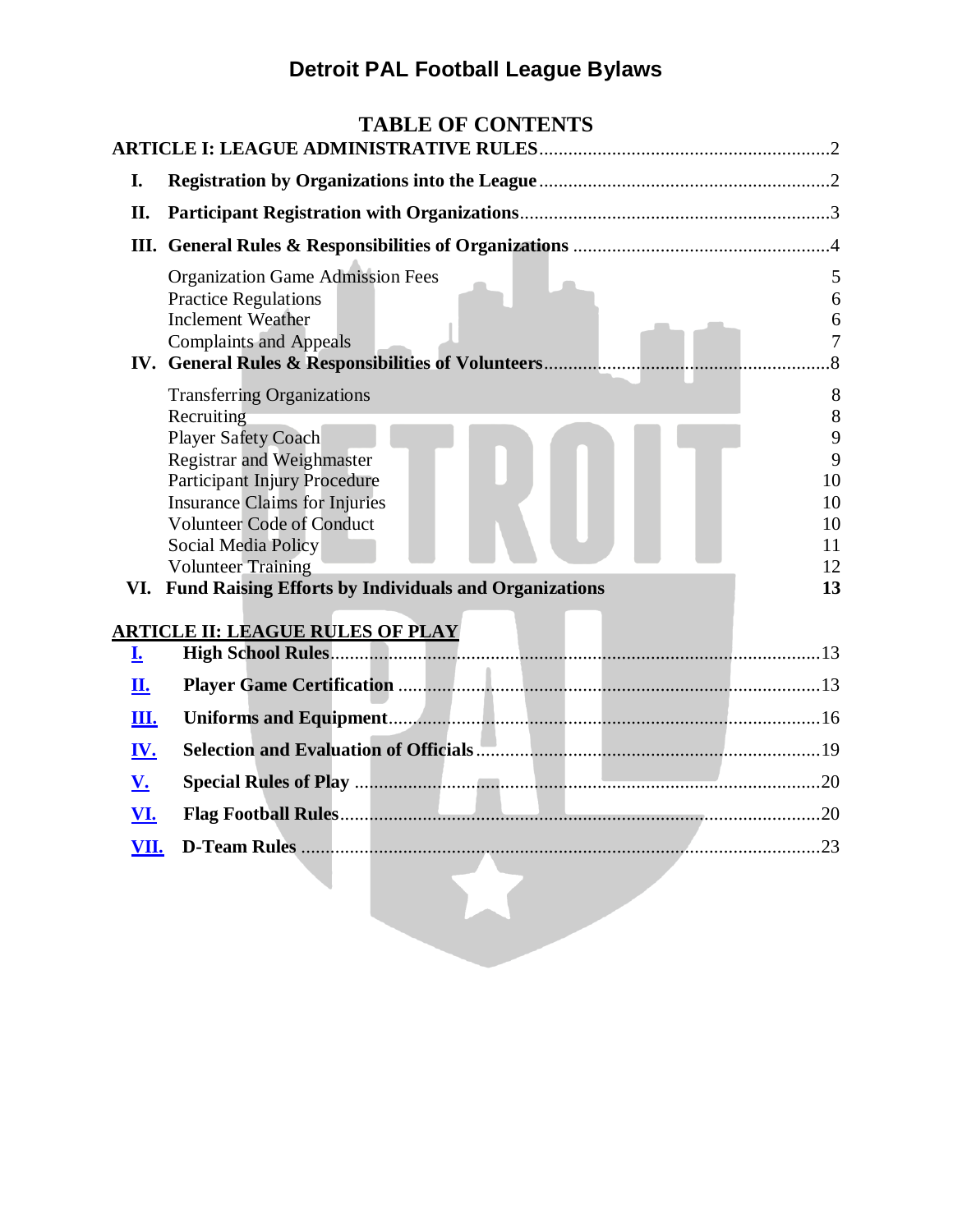## **ARTICLE I: LEAGUE ADMINISTRATIVE RULES**

## <span id="page-2-0"></span>**I. Registration by Organizations into the League**

| A. Open registration into PAL football program will open first Monday in December and<br>Close last Friday in January. |
|------------------------------------------------------------------------------------------------------------------------|
| Organizations must complete football application                                                                       |
| <b>Organization Roster</b><br>$\overline{O}$                                                                           |
| Must meet the minimum number of staff.                                                                                 |
| Nonprofit status<br>$\circ$                                                                                            |
| Must be active.                                                                                                        |
| <b>Organization Bylaws</b><br>$\overline{O}$                                                                           |
| Must be up to date and meet the minimum nonprofit standards.                                                           |
| Parent registration package (Registration can't exceed \$140)<br>$\overline{O}$                                        |
| Must include but not limited to equipment rental agreement, refund                                                     |
| policy, parent equipment responsibility, insurance process,                                                            |
| concussion awareness policy. Post season awards banquet. Any                                                           |
| additional fees must be listed in your package as optional.                                                            |
| Community service project<br>$\overline{O}$                                                                            |
| Project start and end date.                                                                                            |
| Organization must schedule an interview or review.                                                                     |
| New organizations must submit an application including the following:                                                  |
| Non-profit status or pending application<br>$\circ$                                                                    |
| <b>List of Board Members</b><br>lo.                                                                                    |
| <b>Organizations roster</b><br>$\circ$                                                                                 |
| Organization's By-Laws<br>$\circ$                                                                                      |
| Parent information package<br>$\circ$                                                                                  |
| Upcoming season projected budget<br>$\circ$                                                                            |
| Projected number of kids per team<br>$\circ$                                                                           |
| Projected area of team practice and game site<br>$\circ$                                                               |
| Must be able to field teams at each age group.<br>$\circ$                                                              |
| 2 letters of reference<br>$\circ$                                                                                      |
| <b>B.</b> Organizations must submit the following to Detroit PAL by March AB Meeting                                   |
| Coaches volunteer contracts (No coach may transfer after contract is signed)                                           |
| Coaches transfer sheet (List any coach who has equipment and/or supplies)                                              |
| Updated organization roster (only if changes have been made).                                                          |
| C. Organizations must submit the following to Detroit PAL by May AB Meeting                                            |
| Letter of support from school where organization plan to play their home games.                                        |
| Spring camp waiver (only if organization conducts pre-season camp)                                                     |
| Field permit (any camp conducted on city property must have a permit from                                              |
| DRD)                                                                                                                   |
| 7on7 team registration form (PAL will provide spring DRD permit for all teams                                          |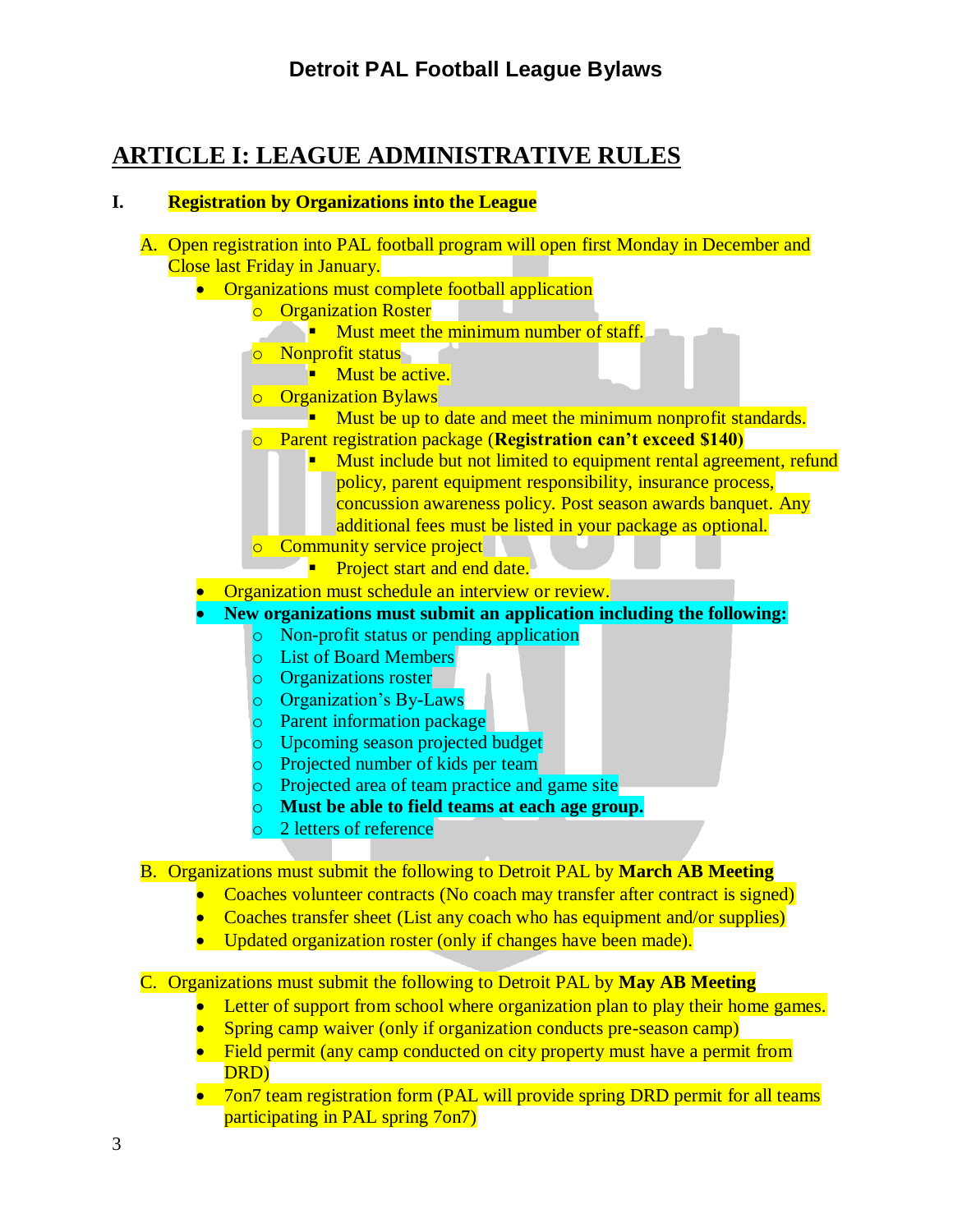- D. Organizations must submit to Detroit PAL by **July AB Meeting**
	- League Registration Fee of \$1,400.
	- **Organizations must register each team under United Youth Football League.**
	- Proof of insurance policy that indemnify Detroit PAL, the City of Detroit, Detroit Public Schools, USA Football and UYFL as follows:
		- \$1,000,000 Each Claim Directors & Officers Liability insurance policy;
		- \$1,000,000 Each Occurrence/\$2,000,000 General Aggregate General Liability insurance policy;
		- \$1,000,000 Combined Single Limit Bodily Injury and Property Damage Non-Owned & Hired Automobile Liability insurance policy, all of which indemnify Detroit PAL, the City of Detroit, and Detroit Public Schools.
	- Copy of each football coaches USA football heads-up certificate.
- E. Organizations must submit to Detroit PAL by **August AB Meeting** 
	- A final roster of the members of its Board of Directors and other significant personnel. The roster must include the names, addresses, phone numbers, and titles, if any, of the Directors, Coaches, Team Mom's, Volunteers and all other personnel*. (Identification dots will be provided based on the certified volunteers an organization has on their final roster)*
- <span id="page-3-0"></span>**II. Participant Registration with Organizations**
	- A. **No player shall be allowed to participate in any field activities without the following.**
	- B. Every player in the league must have a completed registration form, signed by a parent or legal guardian.
	- C. All participants must provide a certified copy of their birth certificate.
		- SENIOR VARSITY A-Team:  $(14 \text{ and under})$  Players whose 15th birthday falls on or after August 1st of the playing year may complete this season in the age division.
		- b. VARSITY B-Team: (12 and under) Players whose 13th birthday falls on or after August 1st of the playing year may complete this season in the age division.
		- c. JUNIOR VARSITY C-Team:  $(10 \text{ and under})$  Players whose 11th birthday falls on or after August 1st of the playing year may complete this season in the age division.
		- d. FRESHMAN D-Team:  $(7 \& 8)$  Players must turn age 7 on or before August 1st of the playing year. Players whose 9th birthday falls on or after August 1st of the playing year may complete the season in this age division.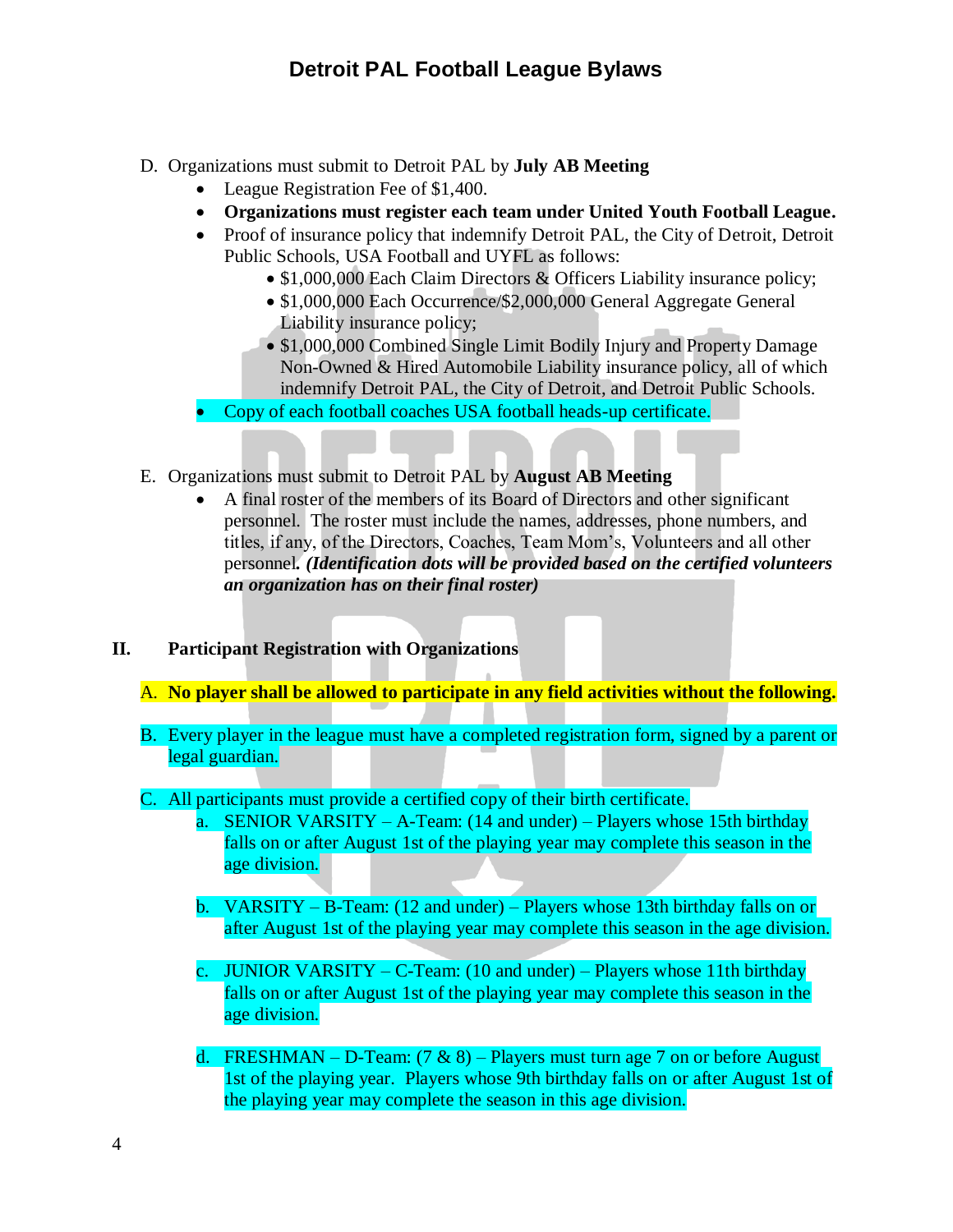- e. FLAG FOOTBALL (5 & 6) Players must turn age 5 on or before August  $1<sup>st</sup>$  of the playing year. Players who 7th birthday falls on or after August 1st of the playing year may compete the season in this age division.
- D. Each player participating in Detroit PAL football must pass a physical examination for contact football before his/her first practice, with the physician's signature affixed to the contract by either a stamp or legible to read and date of the examination. Each participant must have a physical exam that is not dated prior to January 1of the current year in the registration book. The doctor who signs the physical form must be able to be identified. The Detroit PAL staff shall have the right, in the case of disabled children, to determine eligibility.
- E. Players wishing to enter into a contract with an organization must be in good standing with all organizations they had a previous contract.
- F. No player may transfer after August 1 **(exception any player signing a contract after August 1 may not transfer after 2 weeks of the signed contract).**
- G. **All A and B division players must complete the concussion baseline testing program before entering into any form of contact drills.**
- H. A participant **cannot be active on two team rosters. Active** roster is defined as playing in any game for another team during the current season, **Current** is defined as your organization has not eliminated from post season play. (D-team and Flag games at Ford Field is not considered post season play.

#### <span id="page-4-0"></span>**III. General Rules & Responsibilities of Organizations**

- A. Each organization is responsible for ensuring its compliance with all rules of the Detroit PAL Football League.
- B. It is the responsibility of the organization to make sure all volunteers have completed necessary training and background check before having contact with the kids.
- C. Each organization is responsible for **security** of the team's registration book, this book must have the following documents.
	- a. Completed player contract.
	- b. Copy of certified birth certificate or state identification (NO BIRTH RECORDS)
	- c. Current physical exam form
	- d. Signed concussion awareness form.
	- e. Any injury returns to play forms.
- D. Each organization shall have a registrar, who shall be responsible verifying eligibility of every player in their organization.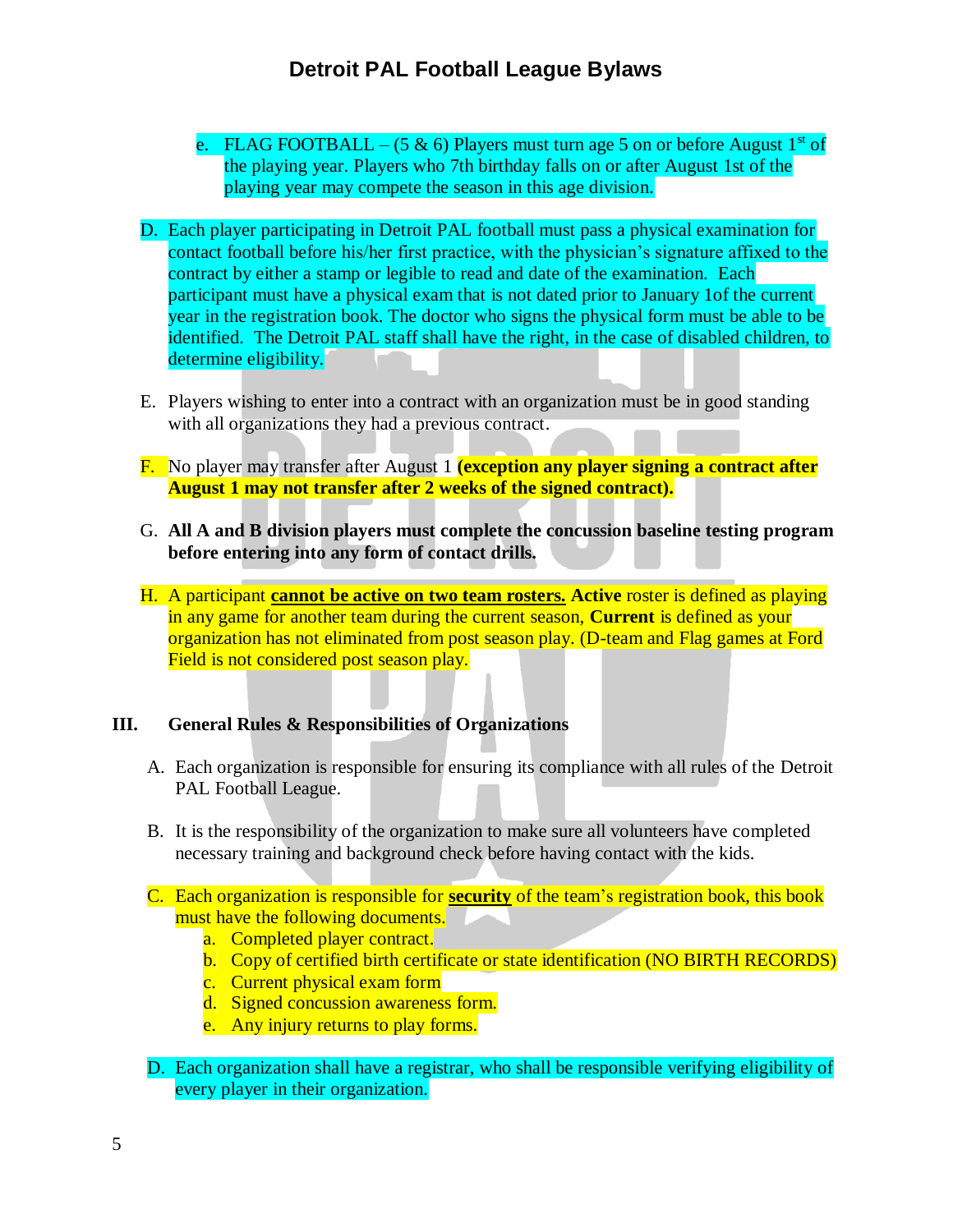- E. Each organization must present to Detroit PAL a player roster of all eligible players, copies of their Contracts, Physical Form and Birth Certificate no later than the end of the business day on the Friday prior to the first game of the season.
- F. Organizations are responsible for turning in a final roster to Detroit PAL by the third game of the season. 2 hard copies and an electronic copy.
- G. The official start on contact football is the  $3<sup>rd</sup>$  Monday of June. Any organization hosting any camps, clinics or workouts before the official start of the season must obtain a field permit. (exception those organizations participating in PAL spring football, PAL will provide a spring permit).
- H. Each organization is responsible for maintaining a good relationship with their game, practice field facility representative.
- I. Each organization is responsible for providing restroom facilities for their practice sessions and home games. If an organization's practice or game field is not equipped with conventional restroom facilities, at least two regularly maintained port-a-johns are required for games and one is required for practice.
- J. **Host** organization is responsible for the provision of scales, Organizations have the option of using a beam or lever type scale or Be Four Portable Scale Model #PS-5700 PW**.** Scale must be calibrated each year and have a certification sticker on it.
- K. The host organization shall be responsible for the playing field being adequately marked. Markers shall be required at the goal line.
- L. **Organization Game Admission Fees.**
	- **Organization may charge a maximum of \$2 admission fee for regular season games.**
	- **Organizations may choose not to charge an admission fee; however, they must post the admission fee at the entry of the field.**
	- **Enter at your own risk must be posted on the entry sign.**
	- **Organizations may charge a maximum of \$5 for benefit games.**
- M. Organizations are responsible for educating their fans as to what constitutes conduct appropriate for positive youth development.
- N. Opponents/Opposing Team shall not participate in unauthorized grilling or cooking on school property. This does include all parking lots that reside around the school. Enforcement of this rule shall be a warning to the parent and/or coach to packed up. If the request is not honor, then the athlete and/or coach shall be suspended.
- O. The host/home organization is responsible for cleaning up the field, bleachers, and surrounding areas after participating in a game.

#### **Team/Game Locations**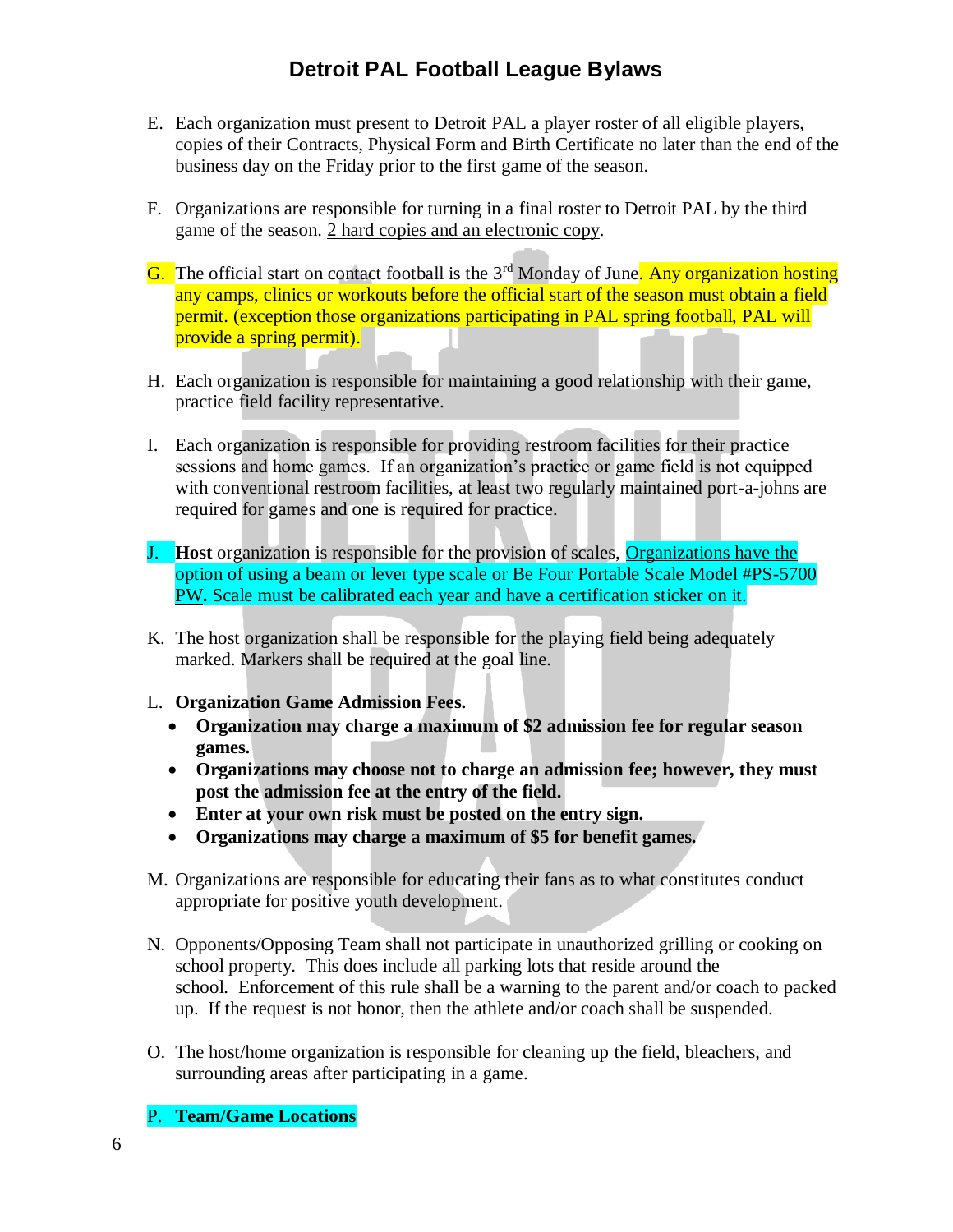- a. All teams wishing to relocate must petition the **Detroit PAL** for approval.
- b. Detroit PAL shall serve as the liaison between the league and the Detroit Public Schools Community Use office. However, each organization interested in playing games at DPS facilities shall be responsible for cultivating the school. All other non-DPS game sites are the responsibility of the home team organization.

#### Q. **Practice Regulations**

a. Practice shall be limited to four (4) days per week after the opening of the school year.

**(NO PRACTICE OR PLAYER CONTACT SUNDAY AND MONDAY) unless a game is scheduled.** 

- b. All players shall receive two (2) weeks of conditioning before being allowed to participate in body contact.
	- *Third Monday in June, - Conditioning*
	- *Fourth Monday in June- Receive Helmets*
	- *First Monday in July- Full Contact.*
- **c.** Contact drills will be limited to two (2) days during pre-season and one (1) day during season. Each organization will submit their contact schedule**. (there will no altering contact schedule once it's been submitted)**

#### R. **Inclement Weather**

- **a.** On days when the weather is not fit for outside physical activity (extreme sun and heat, humidity, rain, lightning, hail, snow, etc.), there will be no practice, games, warm-ups, or any other activity that subjects Detroit PAL youth to adverse weather conditions.
- b. Organizations are to pay close attention to weather reports, i.e. ozone alerts, heat/humidity indexes, wind chill factors, and storm watches/warnings. Any such alerts broadcasted locally shall serve as notice to cancel practices and games. Team Presidents, Athletic Directors, and Coaches shall be personally responsible for ensuring that activities take place only under fair weather conditions. Presidents are to assure that all participants are always properly hydrated. Please allow participants access to water at their request. Rule of thumb: If temperature is above  $91^\circ$  Fahrenheit or below  $40^\circ$  Fahrenheit, teams are to check advisories and consider postponement or cancellation of activities. If lightning or thunder is observed, all activities must be suspended immediately, and all parties secured to a safe place. Activities are to be suspended for a thirty (30) minute period without lightning or thunder. The suspended time is not to exceed forty-five (45) minutes.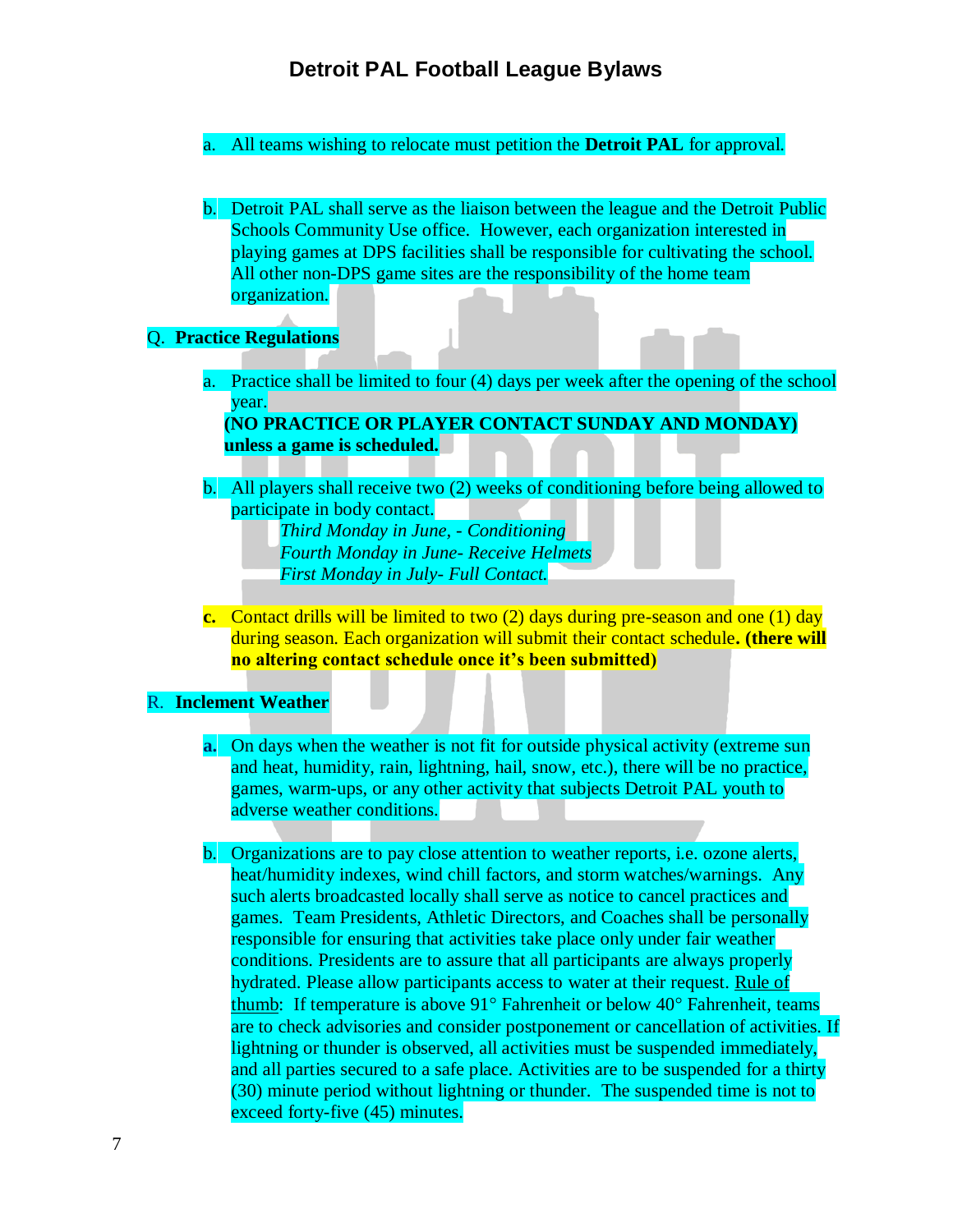- c. The decision as to whether a game will be cancelled due to inclement weather shall be strictly in the hands of the Detroit PAL official. He will consider the welfare of the players and coaches, as well as spectators.
- d. Any cancelled game may be rescheduled by Detroit PAL, on any open date through the remainder of the season.
- Whenever it is necessary to break a tie in the league standings, the following order of procedures will be followed:
	- i. The winner of the regular season head-to-head competition will be declared the winner of the tie-breaker;
	- ii. Division record then head-to-head competition will declare the winner.
	- iii. If the teams remain tied, then the tie will be broken by a coin flip, performed by Detroit PAL and witnessed by the President of the AB (or his or her designee) and a representative from each team.

S. **Complaints, Suspensions, Protest and Appeals**

a. Any AB member observing, receiving information, or having personal knowledge concerning a violation of these Bylaws shall have a duty to submit a report of it in writing to Detroit PAL.

#### b. Complaints

- i. All complaints must be submitted in writing to the Director of Football Operations and AB President.
- ii. Respondent shall receive acknowledgement of complaint within 48 hours of the submission.
- iii. Respondent may submit complaint to the Director of Athletics if no acknowledgement is received.
- iv. All parties will be notified at the end of the investigation.

#### c. Suspensions

i. Suspensions may be issued verbally, however a written suspension must be issued within 3 days of the verbal communications.

#### d. Fines

i. All fines will be issued in writing and must be paid before the next scheduled game.

#### e. Protest

i. Organizations may submit protests regarding player eligibility.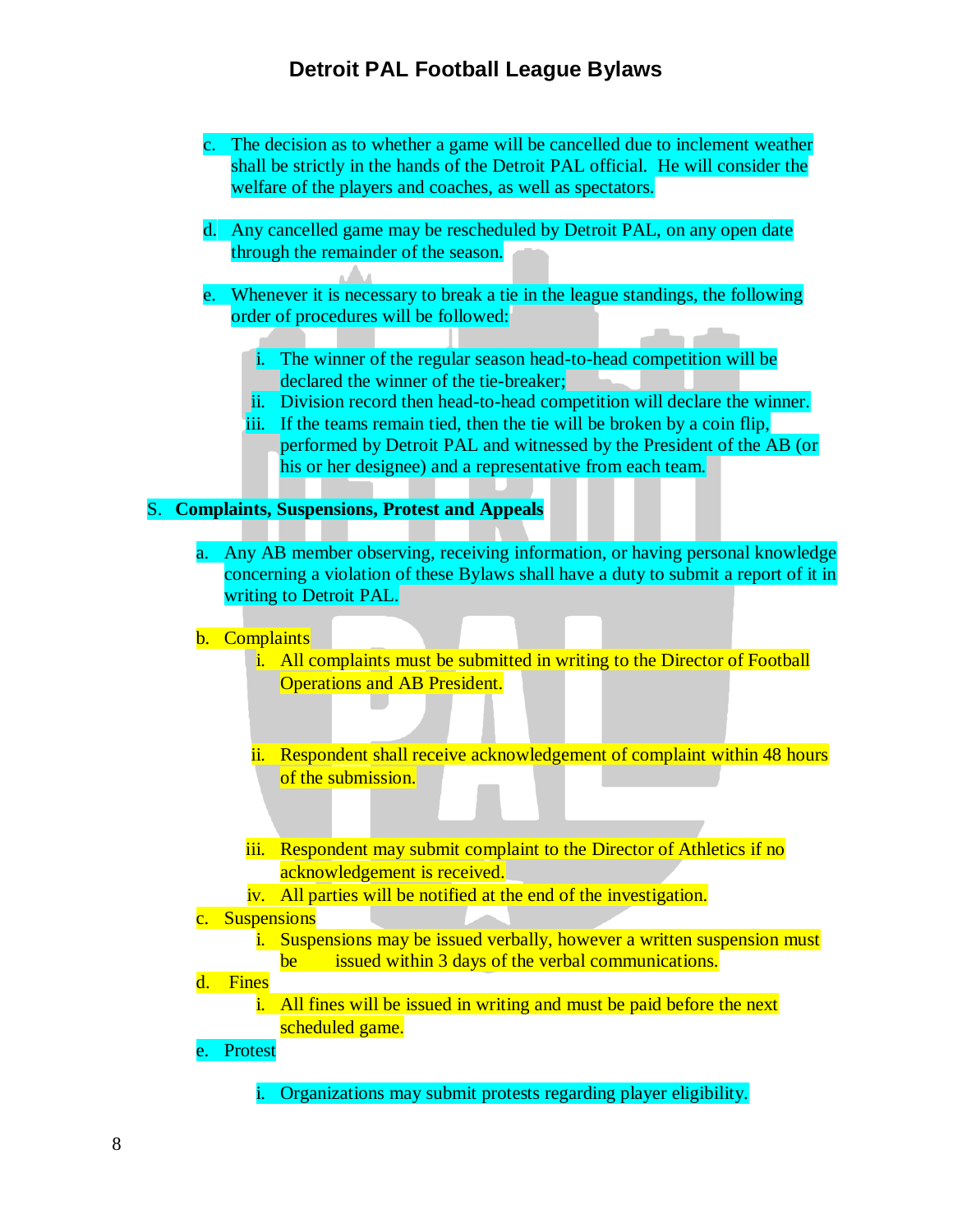- ii. All protests must be submitted to Detroit PAL in writing within two business days after the game under protest, accompanied by a fee of \$100 for every protest lodged (i.e., \$100 per individual named in the protest). **The President must submit the protest in writing.**
- iii. If Detroit PAL upholds the protest, the fee will be refunded. If Detroit PAL denies the protest, the fee becomes a donation to Detroit PAL. A receipt will be provided.
- iv. A Detroit PAL game official should be informed of a team's intent to protest at the time of the infraction. At the end of the game, the official shall make a notation on the winning team's scorecard sheet, indicating that a protest has been lodged. The President, Vice President, and Athletic Director must be notified of any protest.
- **v.** Detroit PAL shall promptly investigate and, if it determines that a violation has occurred, assess an appropriate penalty for any complaint it receives regarding a violation of these bylaws, or any violation citation completed by a Detroit PAL official. **The person(s) in violation will receive notification of violation on the following Monday with the opportunity for appeal on Tuesday 12:00 noon at Detroit PAL headquarters. Final decision will be rendered on Wednesday.**

#### f. Appeals

- i. The Disciplinary Appeals Board shall be composed of the Detroit PAL Director of Athletics, Director of Football Operations, Football Commissioner, and two officers of the AB.
- ii. The decisions of the Disciplinary Appeals Board are final, and all parties agree to abide by them.

#### g. Resolutions

Issues that are not identified in this book shall be documented and brought forward in the next bylaw review.

If an issue demands immediate attention the Director of Football Operations, Football Commissioner, and members of the AB executive board may issue an amendments and fine to the bylaws.

### **IV. General Rules & Responsibilities of Volunteers**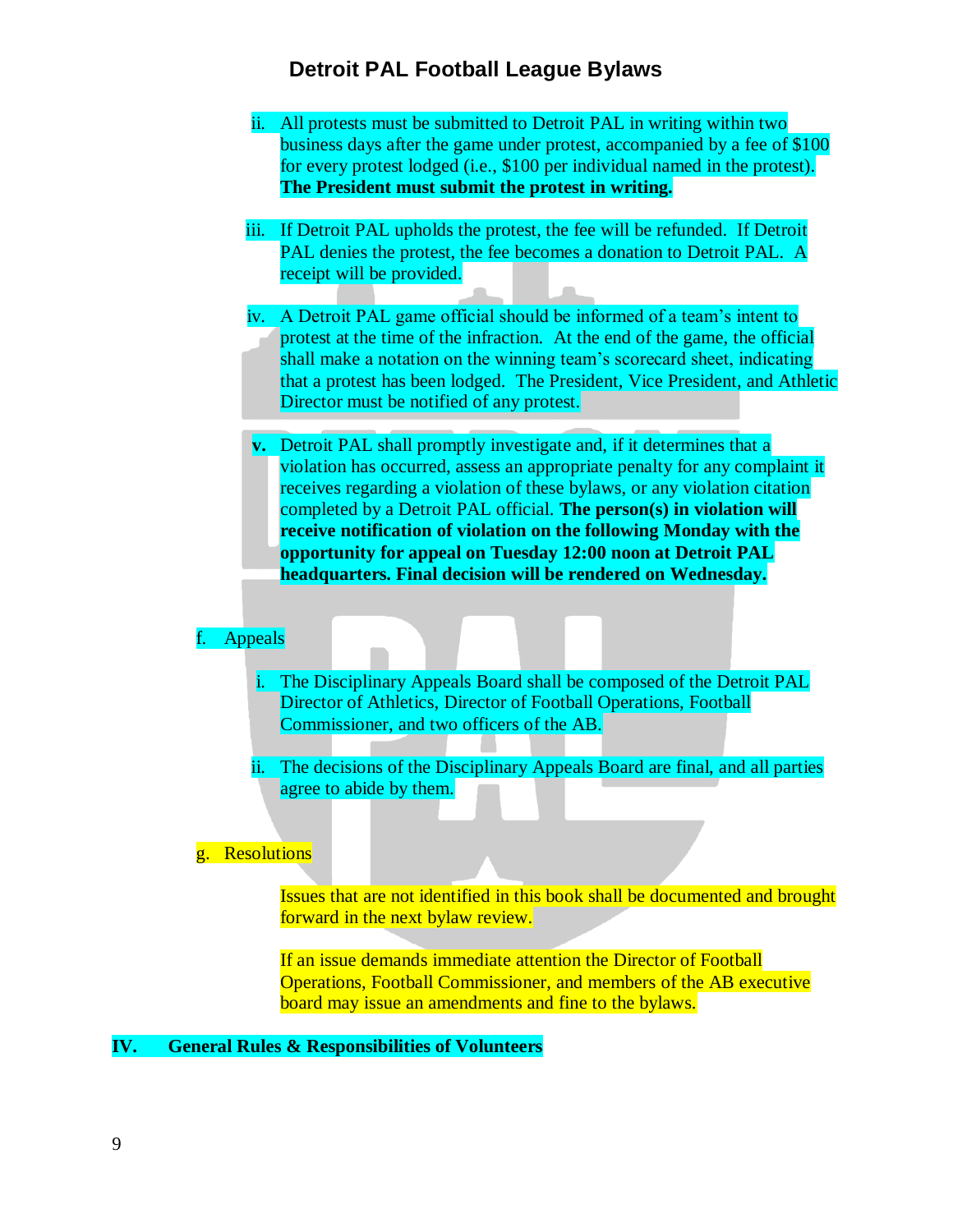- **A. Every volunteer must complete a background check before having any contact with kids.**
- B. No returning coach may transfer to another team/organization after volunteer contract is signed
- C. Transferring coaches must be in good standing with the former organization and with Detroit PAL. No member of an organization may take any records or equipment from another organization.
- D. When transferring organizations, players and coaches may not go to the same organization without the approval of the President of the departing organization and/or Detroit PAL.
- E. Detroit Lions/Detroit PAL Football League is now affiliated with USA Football, which is the governing body for Youth Football. All football coaches are required to obtain a USA Football membership and successfully complete a USA Football online training course. The training course must be completed on or before the third Saturday in June. New coaches must be certified by first Saturday in August.
- **F. It is the responsibility of any volunteer who witnesses a players injury to fill out the injury report and turn it in to the PCS, President, Vice President and or AD.**

#### **G. Recruiting**

• Desist from the "recruitment" (Undue influence) of a player(s) who has a signed contract(s) with organization(s) after the official signing day. Also, refrain from influencing a player to change organizations during our off season.

#### Recruiting (Undue Influence) is hereby defined as:

The use of undue influence for athletic purposes by any person or persons directly or indirectly associated with the organization, to secure or encourage a player or the player's parents or guardians, to change organizations. The offending organization shall be placed on probation for one year. The offending person or persons shall be suspended and shall not be permitted to participate in any PAL activity for a period of one year. Examples of recruiting (undue influence) would include but not be limited to offers of or acceptance of: financial gifts to parents, guardians or players; reduced or eliminated fees; any special privileges not afforded to other players, whether players or not; transportation allowances; preference in assignments; position(s); clothing; or the promise of playing time.

All organizations are to abide by and comply with this section of By-Laws. The spirit of which is framed by not influencing, coercing; otherwise known and referred to as "recruiting." When a new player is interested in joining your program, the very first question should be "Were you a player for a PAL team last year?" If the answer is yes, the next question should be "For whom?" The receiving organization should be in good spirit, reach out to the departed organization and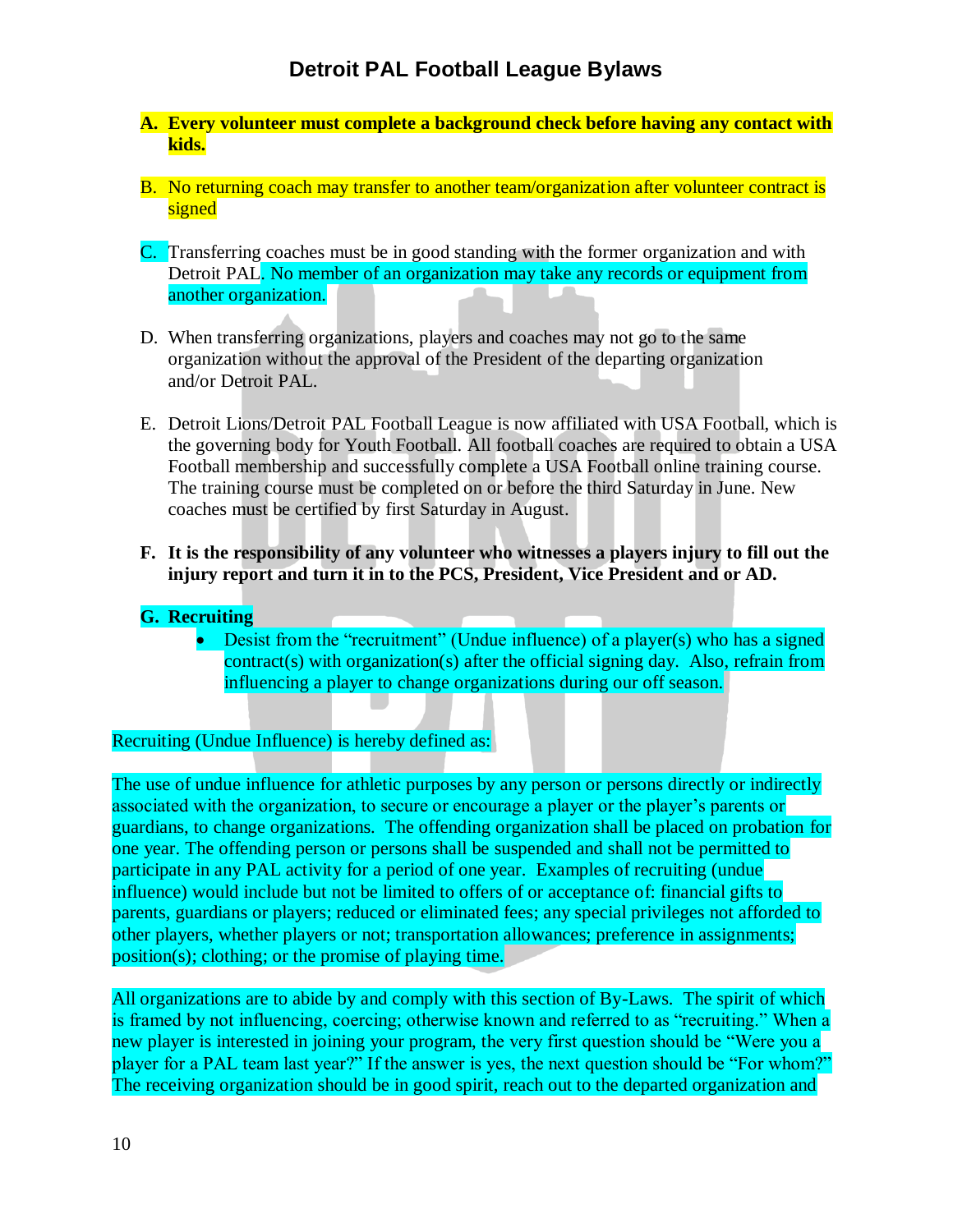come to an agreed upon decision in the best interest of the player. The By-Law frames this policy.

- **H. Player Safety Coach:**
	- Attend all PSC meetings and trainings
	- Attend practices and games
	- Attend to all injured players
	- Responsible for all accident and medical reports
	- Responsible for educating parents on concussion symptoms
	- Each organization MUST identify a minimum of two volunteers to serve as Player Safety Coaches. Player safety must attend USA football training.
	- **If the organizations PSC, President, Vice President, or AD is unavailable to see to the athlete's injury, the opposing team PSC will diagnose the players injury.**

#### **I. Registrar & Weighmaster**

- Collection of completed contract (must have a parent's signature, physical exam with medical personnel signature or stamp).
- Collection of player's official birth certificate.
- Collection of a signed copy of the Michigan CDC Concussion Waiver.
- Completion of DPAL photo ID roster.
- Coordinate with DPAL photographer ID photo day.
- Attach photos to all player contracts.
- Complete team rosters and team books.
- Provide Detroit PAL with copies of all contracts, CDC concussion forms, and birth certificates.
- Submit all player contracts for certification before the first game of the season.
- Update all rosters and contracts up until the third games of the season.
- Provide final roster, hard copy and electronically before the third game of the season.
- Conduct weigh in process as outlined by these bylaws. **(Review Registar & Weighmaster Book)**

#### **J. Participant Injury Procedures**

In the event of an injury to a program participant, volunteer, or spectator during a Detroit PAL sanctioned event, the following procedure should be followed:

- Emergency life-saving procedures should be commenced immediately, if necessary, by certified personnel;
- Emergency Medical Services should be contacted, if appropriate;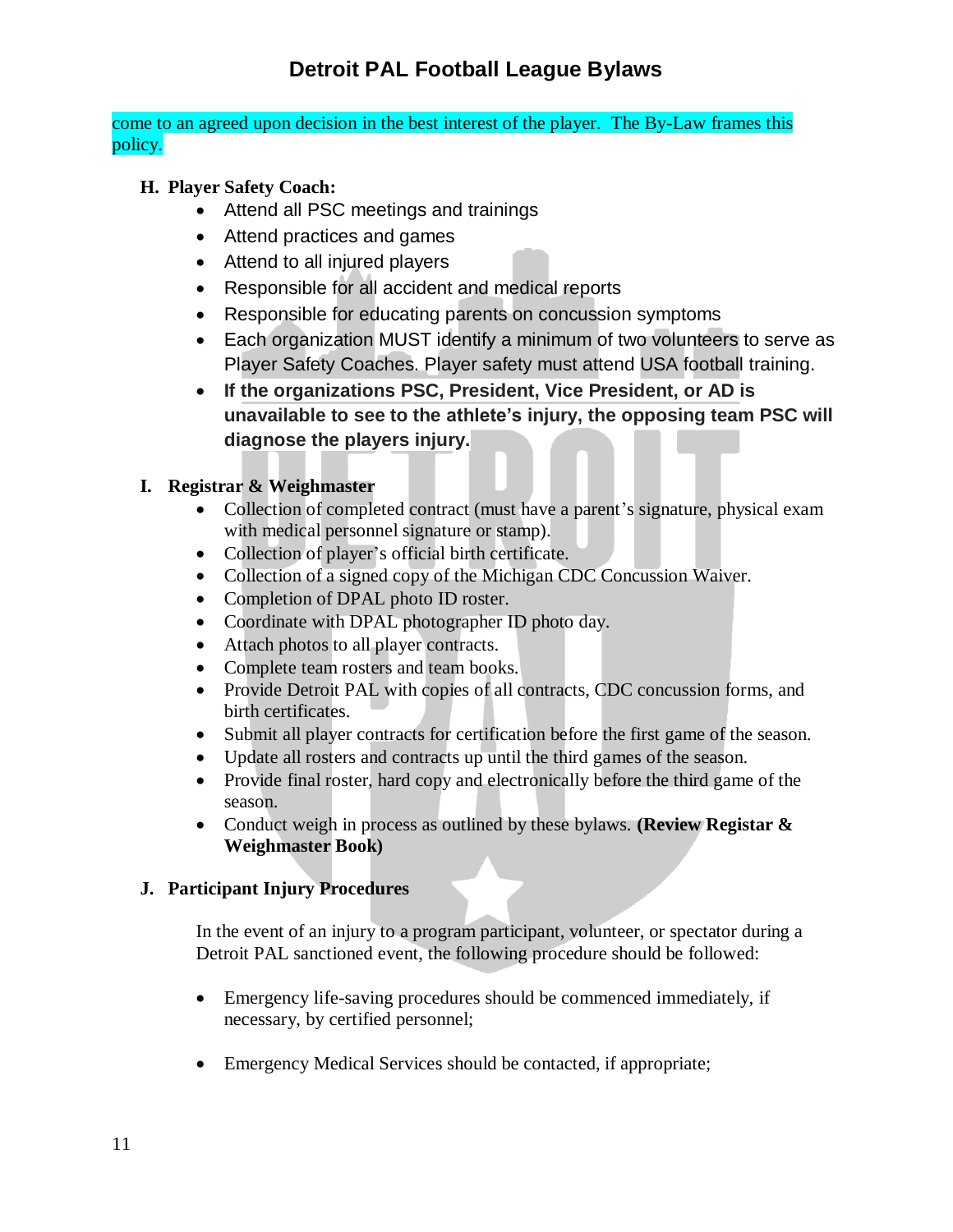- A Detroit PAL official should be notified immediately, who will decide as to whether the event should be discontinued or resumed after the injured party has received all available and appropriate medical attention.
- An Incident Report Form must be filled out by the player safety coach or organization official and a copy turned into a Detroit PAL within 24 hours of the injury.

#### **K. Insurance Claims for Injuries-**

- A. The special risk accident policy currently held by each organization will pay benefits subject to the policy terms and conditions, in the event a properly-registered participant is injured while participating in a Detroit PAL sponsored event. This policy is not intended to replace any insurance currently held by a participant or his or her parents.
- B. The player safety coach or organization official will complete the incident report (front). If the policy provides accident medical coverage and the injured party was an event participant, the form should be given to the participant or parent to complete the participant accident medical insurance claim form (Part II).
- C. The participant or participant's parents/guardian will complete the form, detach it from the instruction page, and forward it K&K Insurance Group, Inc.
- D. If Claim involves injury to spectator or property damage, only the incident report need be completed.
- E. K&K Insurance Group, Inc. Claims Department, P.O. Box 2338, Fort Wayne, IN 46801-2338, (800) 237-2917

#### <span id="page-11-0"></span> **L. Volunteer Code of Conduct**

All adults working with children, including coaches, shall engage in conduct that models healthy relationships and behavior for our youth. At a minimum, the following code of conduct must be followed. These examples include but are not limited to:

- **Desist from any behavior unbecoming a Detroit PAL volunteer.**
- **Only the Player Safety Coach, Team Nurse, Team Doctor, President, Vice President, and or AD may attend to an injured player on the field.**
- Desist from the use of profane words or gestures, including racial epithets;
- Desist from unsportsmanlike conduct, including the criticism and/or taunting of an opposing team, its players, coaches, officials, or fans, by word or gesture;
- Desist from "running up" the score against a weaker opponent;
- Desist from attending any practice session of any future opponent during the season (scouting), unless invited;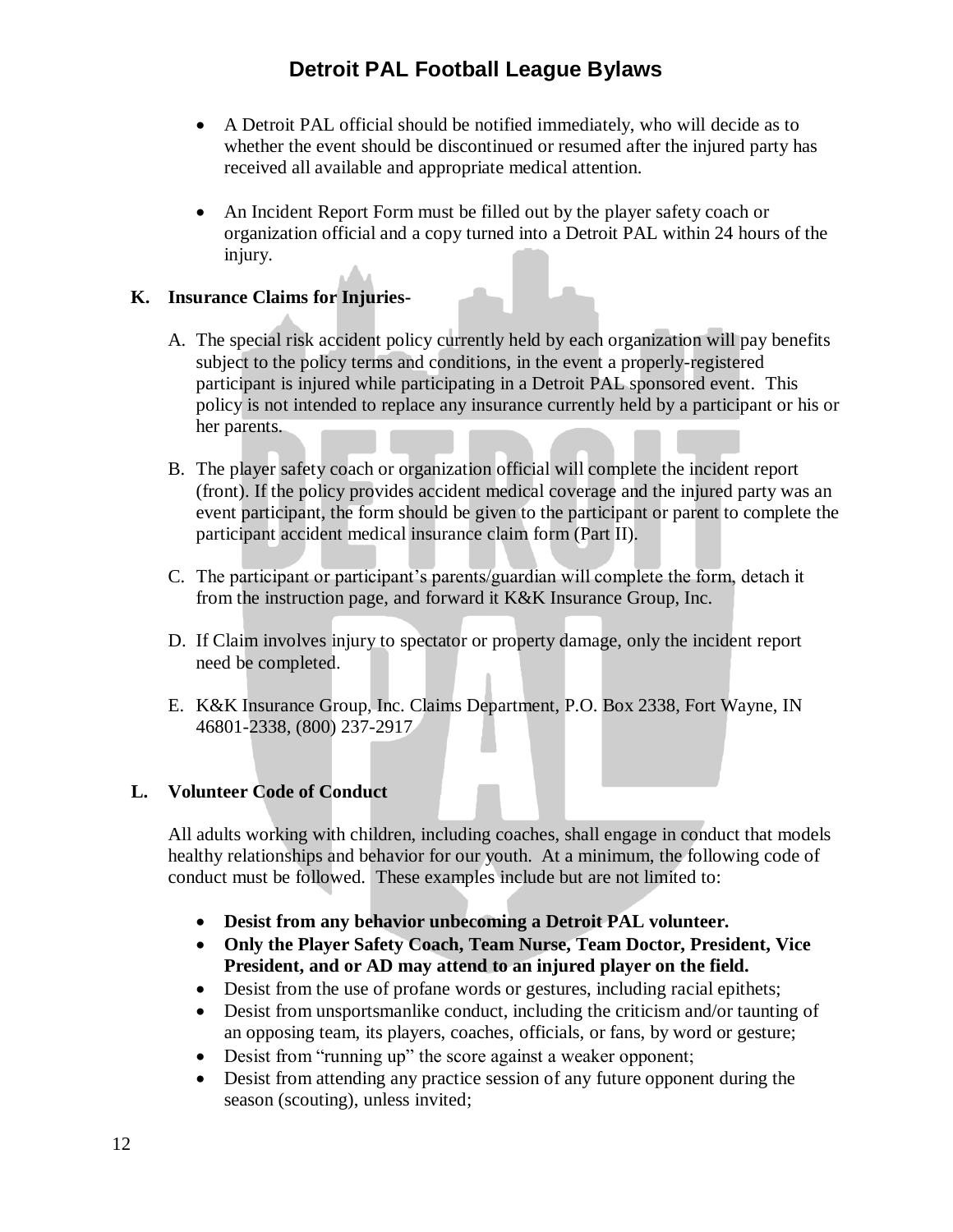- **Abide by decisions made by team doctors, Player Safety Coach, and/or Detroit PAL staff in all matters regarding participants' health, injuries and ability to play;**
- Reserve constructive criticism of participants for private moments, as opposed to engaging in publicly, while in front of spectators of any kind;
- Accept decisions of officials on the field as being made to the best ability of the official. Judgment calls should never be questioned**;**
- Desist from singling out or accusing a youth of being inadequate or responsible for failure.
- Desist from speaking on behalf of Detroit PAL or other football organizations without their knowledge.
- Desist from "sweating down" participants by any means, including drugs, diuretics, plastic/rubber suits and/or intense pre-game aerobic activity;
- Together, with officials and others, work to ensure the appropriate conduct and control of players and spectators;
- Desist from speaking to others in a threatening or demeaning tone.
- Not consume alcoholic beverages and/or smoke cigarettes or other substance in the presence of youth participants.
- Detroit PAL is a drug free zone.
- Desist from fighting or inciting others to fight.
- Desist from bringing or the use of any weapon, including firearms and knives, to any Detroit PAL activity.
- Desist from picketing or engaging in other concerted action at Detroit PAL headquarters or at any Detroit PAL activity, including negative media involvement.

## **M. SOCIAL MEDIA POLICY**

- Be respectful to others.
- Everyone is responsible for what they post online.
- Understand that you are legally liable for anything you write or present online.
- Anyone can be sued for commentary, content, videos, or images that are defamatory, pornographic, propitiatory, harassing, libelous, or create a hostile environment.
- Post knowledgeably, accurately, and use appropriate professionalism.
- Be quick to correct your own mistakes and admit when you are wrong.
- No one is authorized to speak on behalf of the Detroit Lions/Detroit Pal Football League, Detroit Lions, Detroit PAL, USA Football, and United Youth Football and Cheer, or to represent that they are.
- Do not cite anyone without their approval.
- Never reveal any confidential and/or propriety information.
- Never identify players, parents, or league members/officials by name without their permission.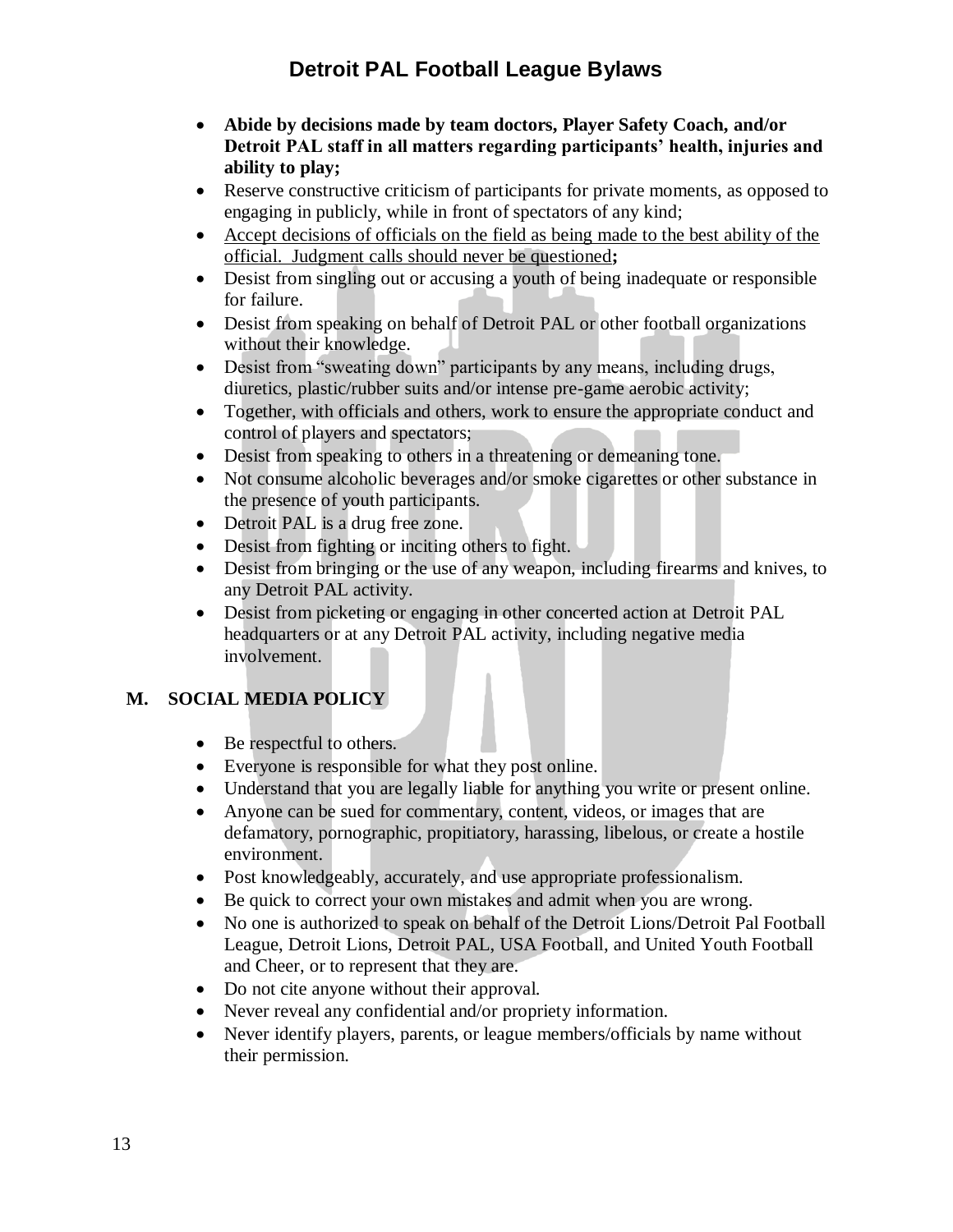• Understand that any threats, potential threats of violence of any kind, online bullying or any other criminal act that is posted by any member, association, league officer etc., will be forwarded to law enforcement for prosecution.

#### **N. Volunteers and Training**

A. All volunteers must complete certification steps required by Detroit PAL. Those steps are indicated in the chart below.

| <b>Football Coaching Staff</b><br>(includes ALL individuals on sidelines during games) |                            |                           |                                   |                              |                         |  |  |
|----------------------------------------------------------------------------------------|----------------------------|---------------------------|-----------------------------------|------------------------------|-------------------------|--|--|
|                                                                                        | Background<br><b>Check</b> | <b>IMPACT</b><br>Training | <b>Football Rules</b><br>Training | <b>First Aid</b><br>Training | <b>USA</b><br>Football  |  |  |
| <b>Athletic Director</b>                                                               | X                          | X                         | X                                 |                              |                         |  |  |
| <b>Head Coach</b>                                                                      | $\times$                   | X                         | X                                 |                              | X                       |  |  |
| <b>Asst. Head Coach</b>                                                                | X                          | X                         | X                                 |                              | X                       |  |  |
| Asst. Coach                                                                            | X                          | X                         |                                   |                              | X                       |  |  |
| <b>All Other Coaches</b>                                                               | X                          | X                         |                                   |                              | X                       |  |  |
| <b>CPR</b> Certified                                                                   | X                          |                           |                                   | X                            |                         |  |  |
| <b>Player Safety Coach</b>                                                             | X                          | $\overline{X}$            |                                   |                              | $\overline{\mathsf{x}}$ |  |  |
| <b>Cheer Coaching Staff</b>                                                            |                            |                           |                                   |                              |                         |  |  |
|                                                                                        | Background<br><b>Check</b> | <b>IMPACT</b><br>Training | <b>Football Rules</b><br>Training | <b>First Aid</b><br>Training |                         |  |  |
| <b>Cheer Coordinator</b>                                                               | X                          | X                         |                                   |                              |                         |  |  |
| <b>Head Coach</b>                                                                      | X                          | X                         |                                   |                              |                         |  |  |
| <b>All Other Coaches</b>                                                               | X                          | X                         |                                   |                              |                         |  |  |
| <b>Other Volunteers</b><br>(not on sidelines during games)                             |                            |                           |                                   |                              |                         |  |  |
|                                                                                        | Background<br><b>Check</b> | <b>IMPACT</b><br>Training | <b>Football Rules</b><br>Training | <b>CPR</b><br>Training       |                         |  |  |
| President                                                                              | X                          | X                         |                                   |                              |                         |  |  |
| <b>Board Members</b>                                                                   | X                          |                           |                                   |                              |                         |  |  |
| Secretaries                                                                            | X                          |                           |                                   |                              |                         |  |  |
| <b>Staff with Kid Contact</b>                                                          | X                          | X                         |                                   |                              |                         |  |  |

**X** indicates necessary requirement

B. All returning Coaches and Volunteers must complete required training prior to the first practice of the current season and must be wearing badge at football games and practices. New volunteer coaches have until **first Saturday in August** (Final Impact Classes) to complete certification.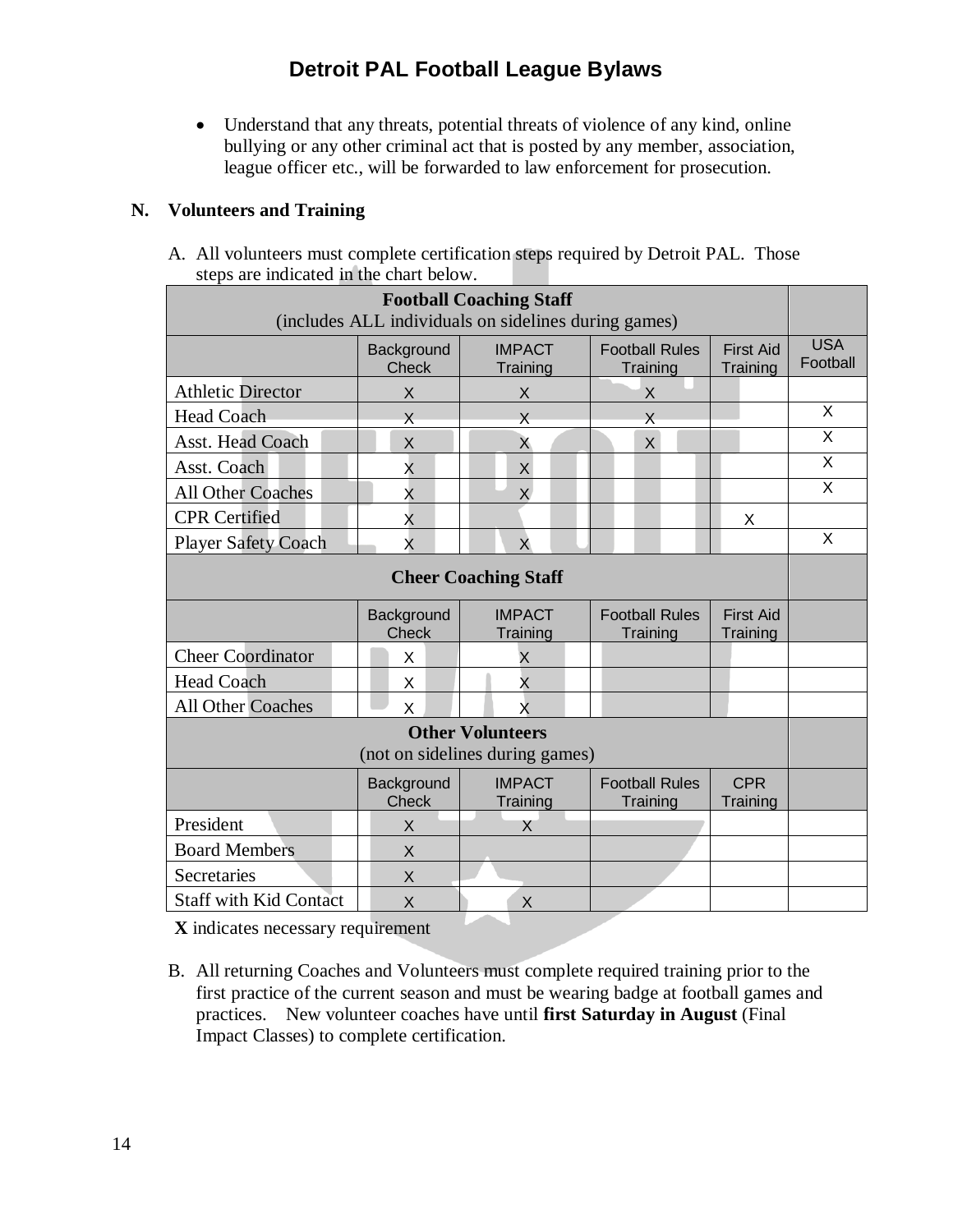- C. The Detroit PAL volunteer information form requires that potential volunteers provide their social security number and birth date, which are used to run a criminal background check.
- D. Detroit PAL football organizations cannot accept volunteer coaches after the **first**  Saturday in August. (Final Impact Classes)
- E. All coaches must be up to date with current year's Training and USA Football Heads Up training before having contact with the kids.

#### **VI. Fund Raising Efforts by Individuals and Organizations**

A. The Detroit Police Athletic League is a non-profit  $501(c)(3)$  corporation. Any individuals or organizations wishing to raise money for, and/or desiring the assistance of Detroit PAL in doing so, must obtain permission from the Detroit PAL Board of Directors or Chief Executive Officer. Furthermore, any use of the Detroit PAL or Detroit Lions' name or logo for fundraising is prohibited, without the written consent of the CEO of Detroit PAL or his/her designee.

## **ARTICLE II: LEAGUE RULES OF PLAY**

#### <span id="page-14-0"></span>**I. High School Rules**

If there is no rule in these bylaws that is controlling, then the most recent published football rules of the NFHS shall be considered controlling.

#### <span id="page-14-1"></span>**II. Player Game Certification**

- A. Each organization must meet the league minimum of eligible players to play a sanction game. Eligible is defined as registered, game ready, and physically able to participate in play**.**
	- a. A-Division (13-14) 15 players
	- b. B-Division (11-12) 15 Players
	- c. C-Division (9-10) 15 Players
	- d. D-Division (7-8) 13 Players
	- e. F-Division (5-6) 6 Players
- B. Individual participants playing on teams in the League must complete a registration form or contract. The contract must bear the signature of the participant 's parent or legal guardian, and must be turned in to Detroit PAL.
- C. All participants must provide a certified copy of their birth certificate. This copy of the certified birth certificate must remain in the team registration book. Detroit PAL officials shall review each team's Registration Book.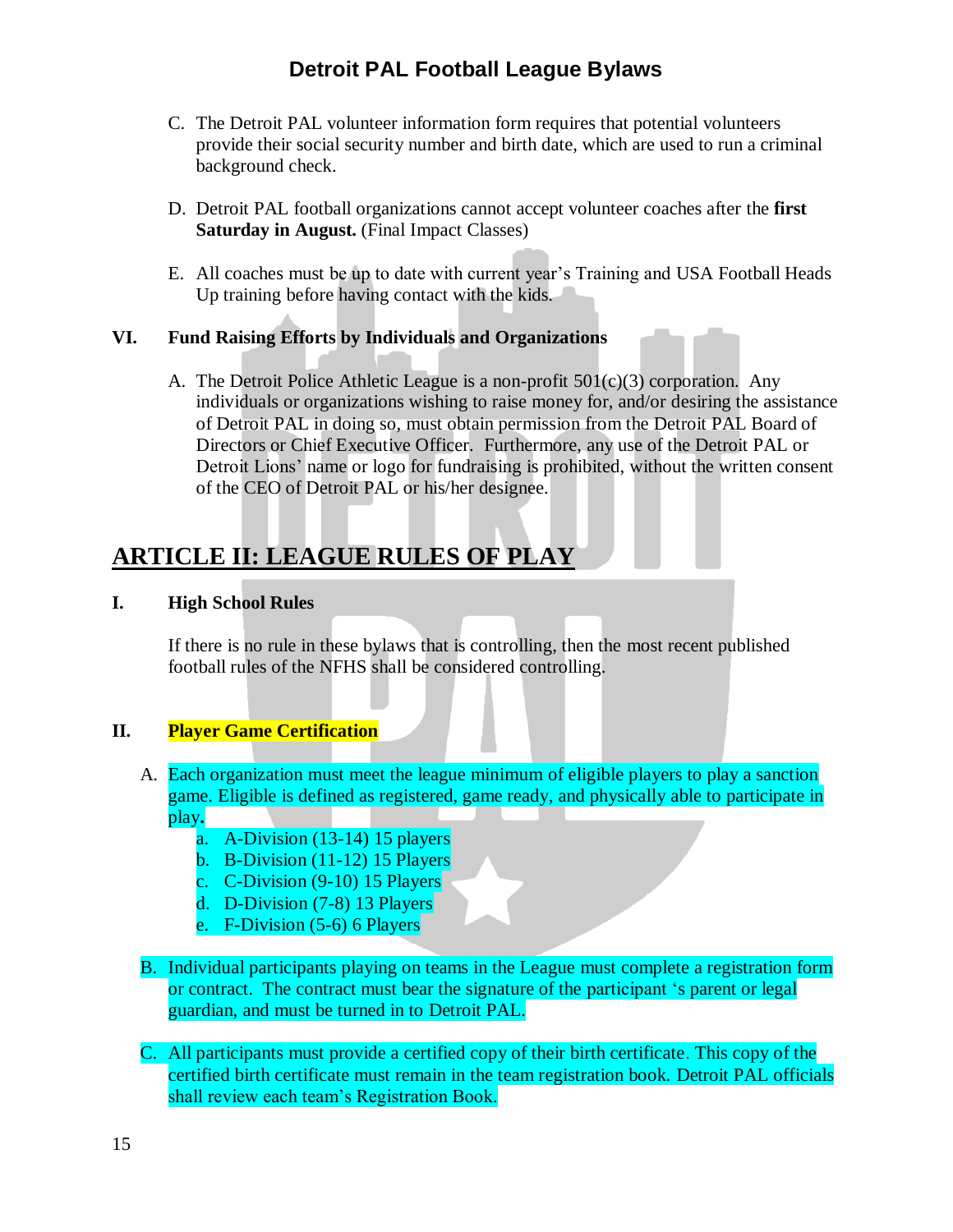- D. **All participants must have a completed and signed concussion awareness form. A copy must remain in the book and one turned into the PAL office.**
- E. Each player participating in Detroit PAL football must pass a physical examination for contact football before his/her first practice, with the physician's signature affixed to the contract by either a stamp or legible to read and date of the examination. Each participant must have a physical exam that is not dated prior to January 1of the current year in the registration book. The doctor who signs the physical form must be able to be identified. The Detroit PAL staff shall have the right, in the case of disabled children, to determine eligibility.
- F. All teams must ensure that each player have a current certification photo on file for the playing year. **Players must have a photo attached to contract to be eligible to play.**
- G. To be eligible to play on a team in the League, a participant must meet the following age requirements for the division in which they wish to participate:

**A player may participate in an older age division than necessary. However, once registered in that division he may not return to the lower age division during that season.**

- H. **New players can register up until the final roster is due.**
- I. If a participant misses three games, as indicated on his contract/registration form, the player will be considered ineligible for post-season play. The contract must be removed prior to the start of playoffs.
- J. Weigh-ins will be conducted prior to each regular season and post-season game to determine whether a player meets weight eligibility requirements.
	- 1. All players will be weighed in prior to the beginning of each game. This shall be done by the **President, Vice President, Athletic Director**, Weigh Master and Registrar of each organization. Each team shall bring their official registration book and three copies of its official team roster, and present one to the representative from the opposing team.
	- 2. Weigh-ins will begin at the end of the first quarter of the preceding game, except for the weigh-in for the Freshman (D) team, which shall begin at 9:00 a.m. for ALL regular-season games. Home teams weigh-in first. However, if home team not ready, visitors may weigh in first. **Sunday games weigh in will start at 10am.**
	- 3. Coaches are not allowed at weigh-ins. A Detroit PAL official need not be present to oversee the scale weigh-ins during the regular season. However, Detroit PAL staff will oversee all weigh-ins during the Play-offs.
	- 4. Players must weigh-in while wearing standard equipment (butt pad, kneepads, hip pads, thigh pads, girdle, cup, and cleats) and the game play uniform. Other equipment and clothing may be added after a participant completes the weigh-in as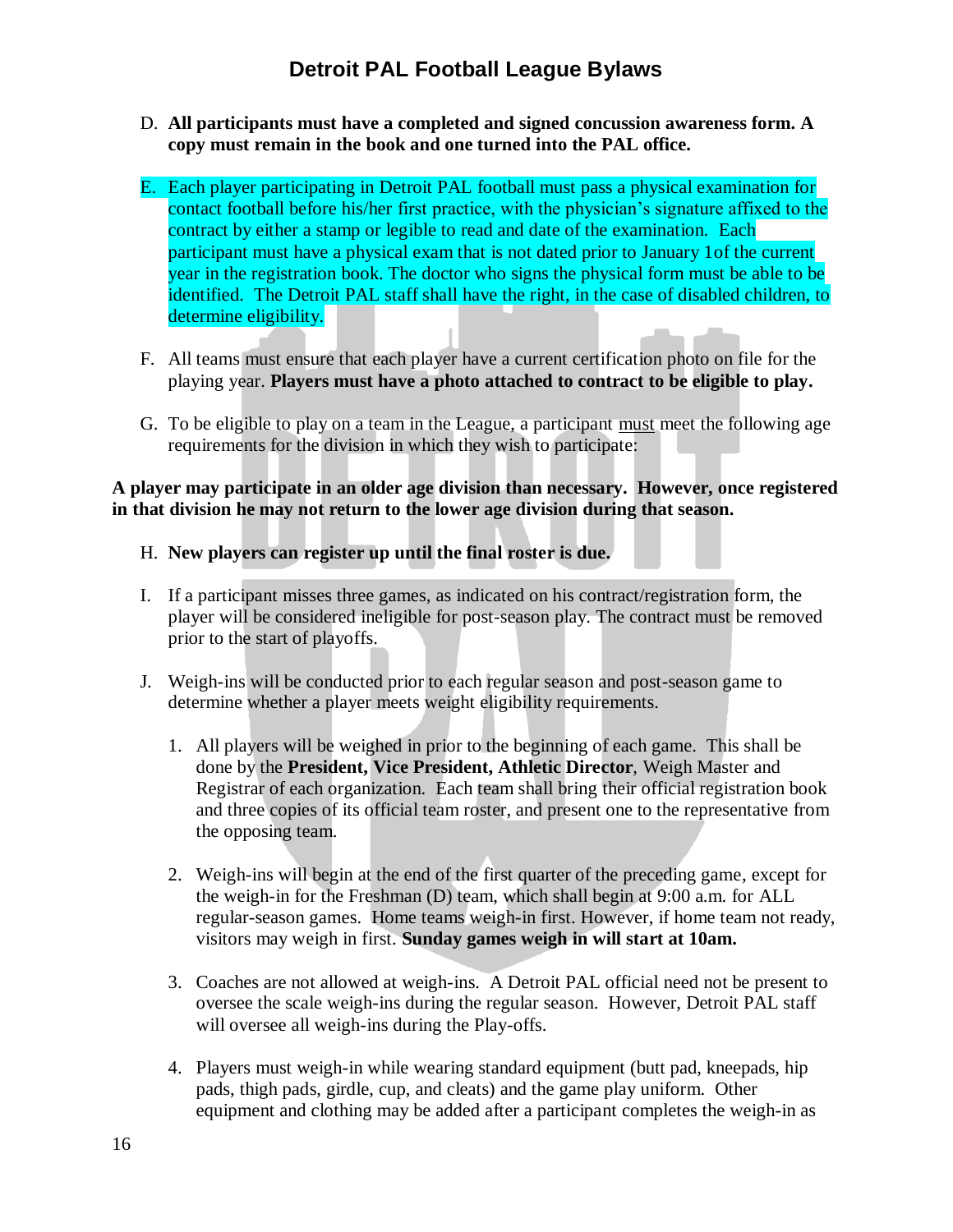long as it is otherwise permitted by these rules. **Helmets and shoulder pads must be brought to the scale. Helmets placed on athlete's head to be checked for proper fitting.**

- 5. Skilled players are permitted to weigh-in, at which point they may remove their shoes and a 2nd weigh-in performed. **Players may get off the scale to adjust but may not leave the weigh-in area.**
- 6. Skilled players who are determined to be overweight will have an X placed on **rear quarter panels of their helmet.**

Players must conform to the following weight specifications to be eligible to play:

- a. Senior Varsity (A-Team): 190 lbs. maximum weight skilled position, unlimited tackle to tackle.
- b. Varsity (B-Team): 160 lbs. maximum weight skilled position, unlimited tackle to tackle
- c. Junior Varsity (C-Team): 135 lbs. maximum weight skilled position, unlimited tackle to tackle.
- d. Freshman (D-Team): 125 lbs. maximum weight skilled position, unlimited tackle to tackle.
- I. Organizations have the option of using a beam or lever type scale or Be Four Portable Scale Model #PS-5700 PW**.** The visiting team may not adjust the scale; if there is a disagreement regarding the scale, a DETROIT PAL official must be contacted.
- J. During the weigh-in Detroit PAL site monitors are the only individuals that may question opposing team players concerning information on their contract.
- K. Registrars or Weigh Masters must place appropriate notations in the designated spot on the contract for each participant at each game. The following notations must be used:
	- $\bullet$  INJ Injured
	- NS No Show
	- OK OK to play in game
	- XP Lineman Only
	- AD- Administrative Decision Anytime AD is used the player cannot be dressed for play.

#### L. **Any injury be deemed a concussion, the organization must submit the Michigan Department of Community Health Medical Clearance Return to Play Form.**

M. Late arrivals to the game may be allowed to enter the game up until the end of half time, after the above requirements are met. The Weigh Master of the opposing team or Detroit PAL site monitor must approve entrance into game.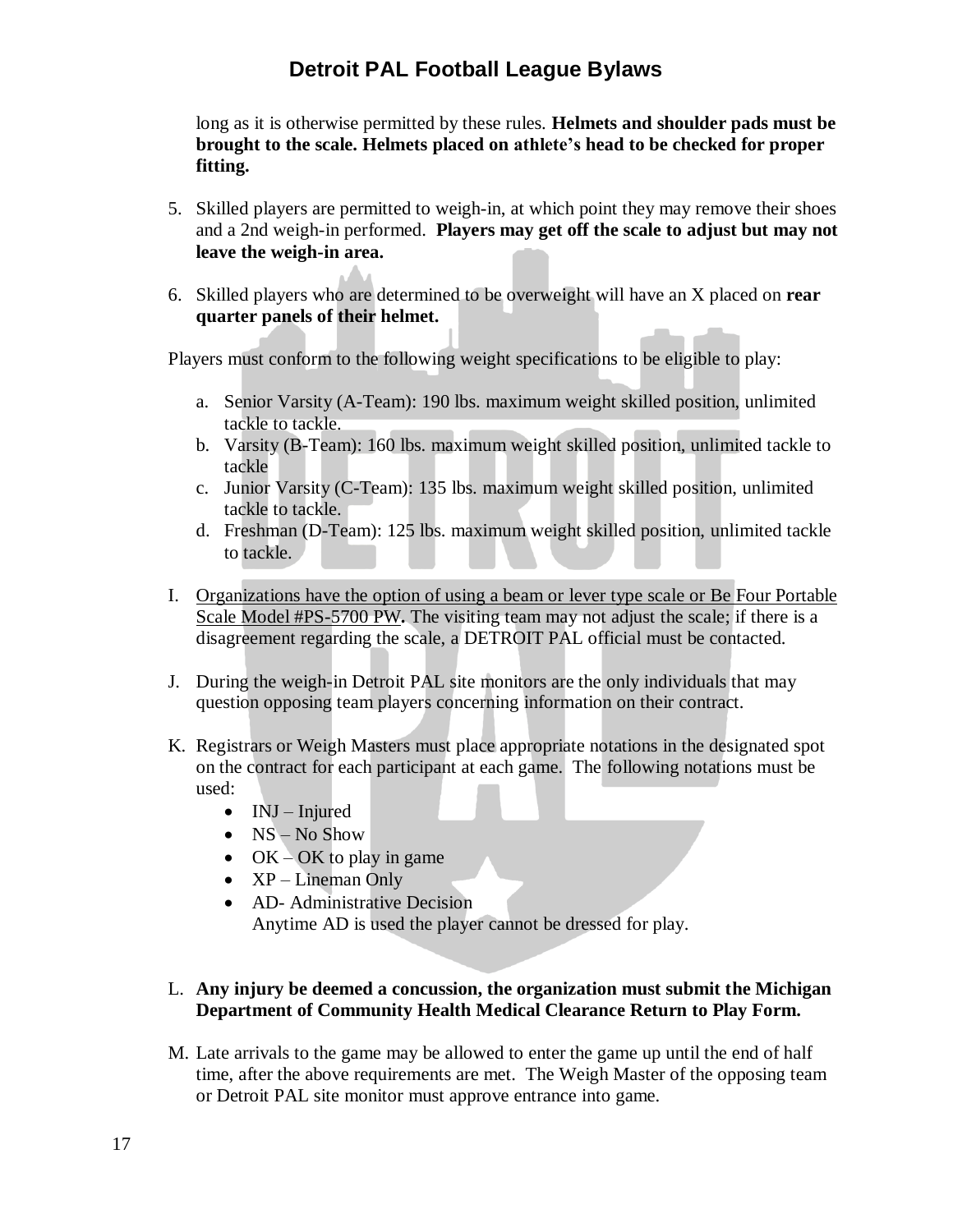- N. Prior to the start of the second half of play, any/all player(s) may be required to have a face-off before returning to the game. The President, Vice President or Athletic Director must make the request to the Site Monitor.
- O. In the case of inclement weather, determined by Detroit PAL, the scale will be adjusted to 3 lbs. above the normal weight limit. During inclement weather both teams have the option to seek shelter until the restart of the game. Face off will be an option by either team before the restart of the game to be conducted by Detroit PAL staff only.

#### <span id="page-17-0"></span>**III. Uniforms and Equipment**

- A. There shall be no exploitation of a team or individual player for monetary gain through the placement of any visible advertising on any part of the uniform or equipment of a player or coach. The only exception shall be for the placement of the official team name on the uniform.
	- 1. Every player must wear a jersey with a legible number of contrasting colors, front and back at least 6 to 8 inches in size on front, at least 8-10 inches in size on back. The numbers shall be centered horizontally.
	- 2. Home games will be a dark colored jersey and away games will be a white jersey.
	- 3. Offensive line must wear numbers between 50-79 and 90-99.
	- 4. **Any player wearing, and offensive lineman number may play another position however he must report to the referee to become an eligible receiver (exception X-players).**
	- 5. Any changes of a participant number must be reported to the opposing team prior to weigh-in.
	- **6. In the event any jersey that needs to be replaced during the game due to blood (NFHS Rule 3-5-10C). The player must be taken to the opposing teams weigh master, registrar, and or AD to have their roster updated.**
- B. Regulation Equipment
	- 1. The following regulation equipment shall be mandatory of all players and must be worn: helmet with face guard, shoulder pads, complete hip pad or girdle, thigh pads, kneepads, football jersey and football pants, football cleats.
	- 2. If at any time during play while on the field, a player's helmet comes off (voluntarily or involuntarily) the player must be removed from the competition (examined) for a minimum of one play (down).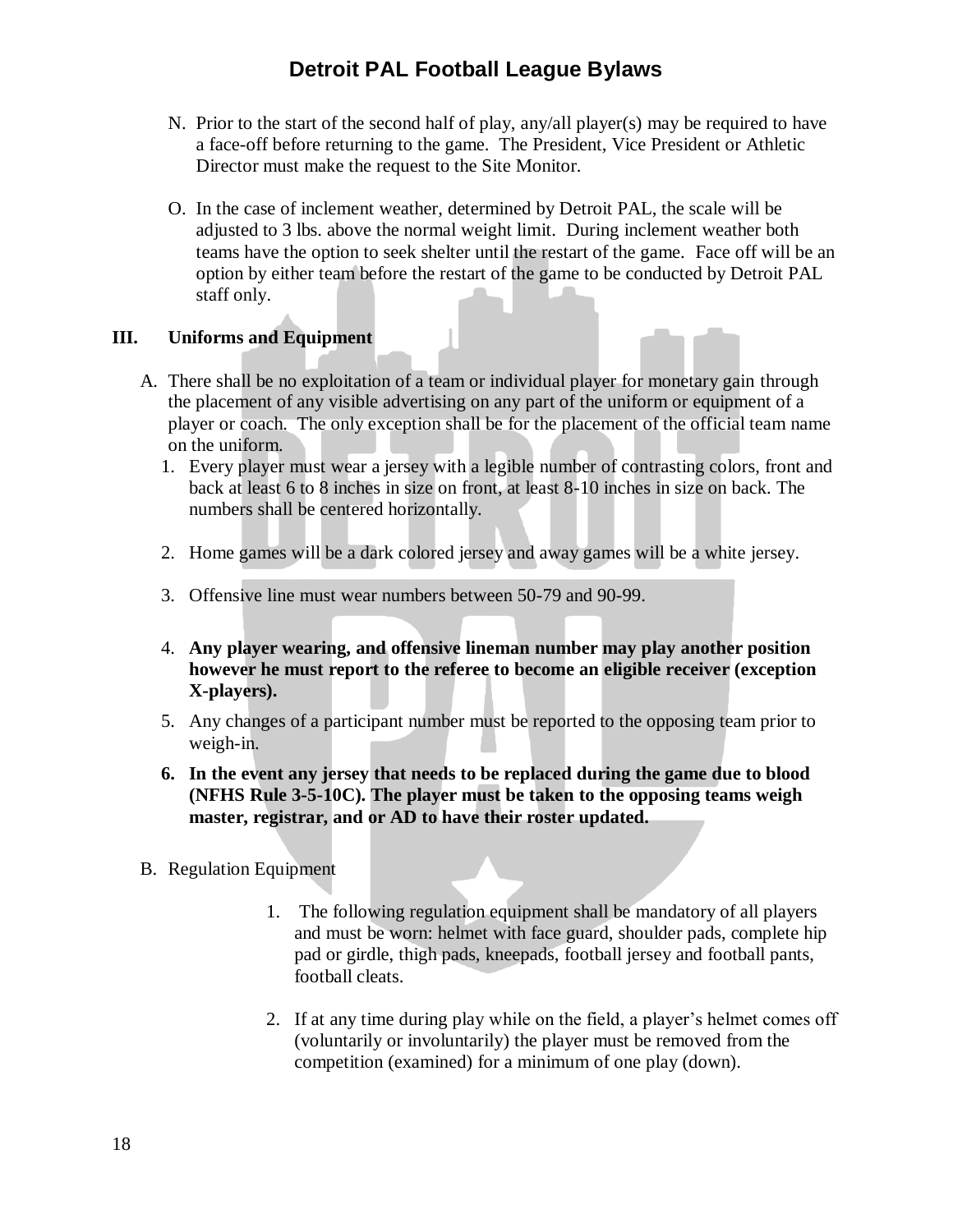- **3.** Visors are allowed (MUST BE CLEAR). No tinted visors! **Only exception is with a doctor's excuse. Paperwork must be filed with Detroit PAL and copy submitted with the contract.**
- 4. Mouth/teeth guards are mandatory; no white or clear mouth guards can be worn. Special mouth guards can be worn for those children with braces. **(exception mouth guards covering the outer mouth can be white). Mouth/Teeth guard cannot be altered**.
- 5. Each player's equipment must fit him properly to give maximum possible protection. The referee shall be the judge of this matter
- **6.** All Freshmen and Junior varsity must wear rubber sole cleats. Varsity and Senior varsity players may use any regular football cleats. **Tennis shoes are allowed at the Flag level only.**
- 7. All players must wear protective cups and athletic support during all practices and games.
- 8. The home team shall be responsible for providing the appropriate size game ball. The following size footballs are to be used. The penalty for providing the wrong size ball is 15 yards and removal of the ball.

| Senior Varsity:  | High school size ball |
|------------------|-----------------------|
| Varsity:         | Youth size ball       |
| Junior Varsity:  | Junior size ball      |
| Freshman:        | Peewee size ball (K2) |
| <b>Flag team</b> | Peewee size ball (K2) |
|                  |                       |

### C. Issuance/Return of Equipment

All Organizations will be responsible for dropping off and picking up equipment according to Detroit PAL's schedule.

### <span id="page-18-0"></span>**V. Officials**

- A. Officials can't have any immediate family members on any team playing in any game in which they are officiating.
- B. By the end of the business day Wednesday following each game, a representative from each organization must submit completed officials evaluations from each team.
- C. Each Organization shall be instructed to see that the spectators remain in their proper places; offenders can cause their team penalties for unsportsmanlike conduct. Officials may request the removal of objectionable spectators from the area of the game in the interest of the players' wellbeing.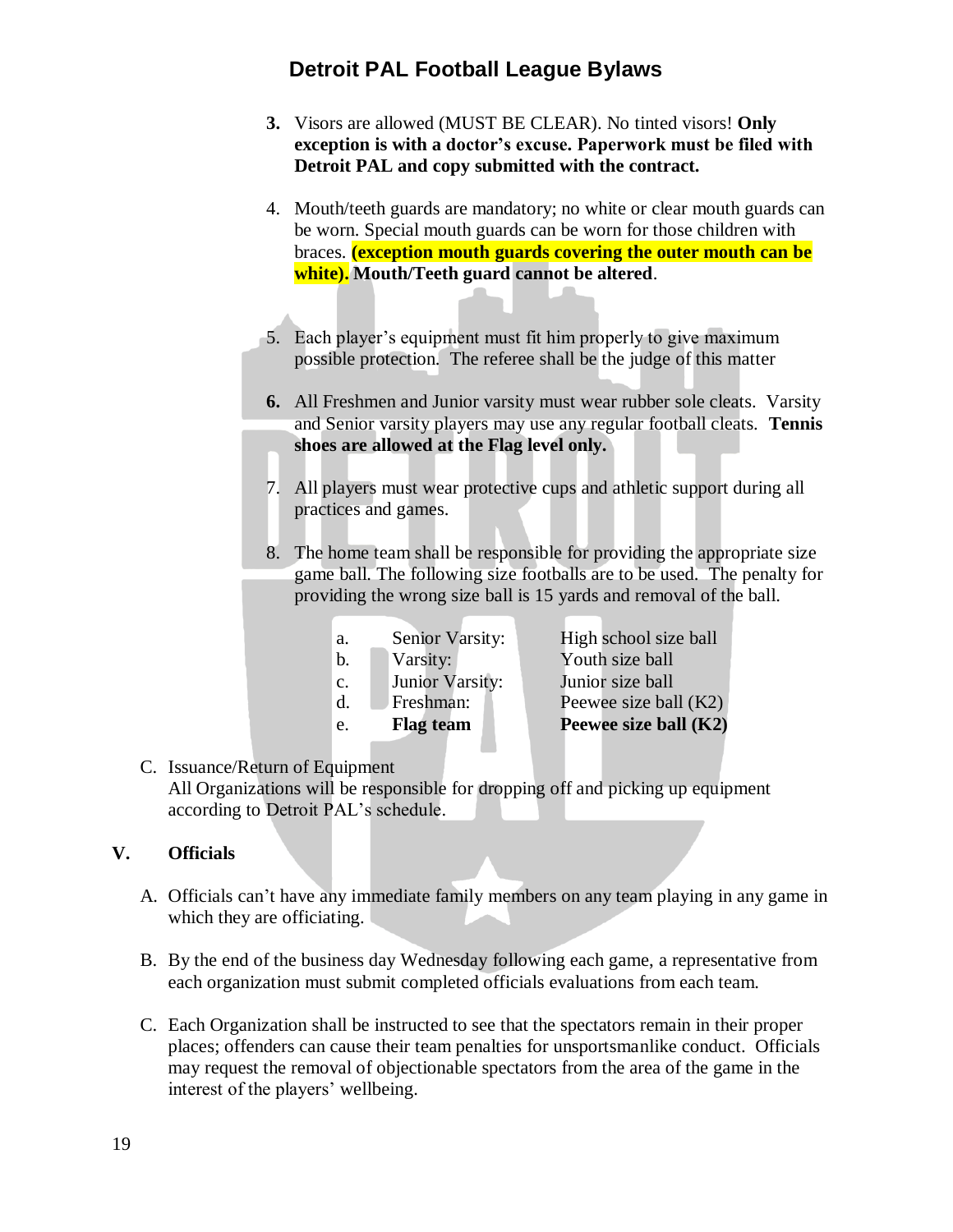#### **Any coach, administrative official, or spectator who attempts to approach an official in any way to influence his decision may be banned from the game.**

- <span id="page-19-0"></span>**VI. Special Rules of Play**
	- **A.** Every organization is allowed a total of three scrimmages and /or tournament **(Must be approved by Detroit PAL)**
		- 3 Scrimmages 2 Scrimmages; 1 Benefit Game 1 4-way, 1 Scrimmage, 1 Benefit Game 1 4-way, 2 Scrimmages
	- B. If one division participates in a scrimmage it will count for the entire organization. All scrimmages must be scheduled between **the second Saturday in July and weekend before the season starts in August.** Each organization must provide Detroit PAL a schedule of all scrimmages.
	- **C. All scrimmage games must be sanctioned (Approved) by Detroit PAL for your Organizations insurance to be valid. No scrimmages are permissible during the football season.**
	- D. **Scrimmages with teams outside of Detroit PAL must submit oppositions insurance, rules at which the game will be contested, date, time, and location of the event.**
	- E. Every eligible player on each team must play at least three plays in every game of the regular season. A separate roster will be provided for monitoring purposes. The President and/or Athletic Director of each organization will select two individuals to serve as monitor/spotter. The home team monitor will stand on the visiting team sideline and monitor the visiting team players. The visiting team monitor will stand on the home team sideline and monitor the home team players.

The second spotter will assist the monitor sent to their sideline. The Detroit PAL Site Monitor will assure that all monitors and spotters are in place. At the conclusion of each game the spotters will collect rosters and give them to the President and/or Athletic Director of the team they were monitoring. The game by game complete roster is to be kept by each organization and produced should Detroit PAL request verification.

To clarify: Two individuals are required for this process. One will be deemed as the spotter and one will be deemed as the monitor.

- F. Game Periods and Clock Management
	- 1. The officials are responsible for keeping the official clock for league games. Game clock shall be managed by high school varsity standards. Game time limits shall be as follows: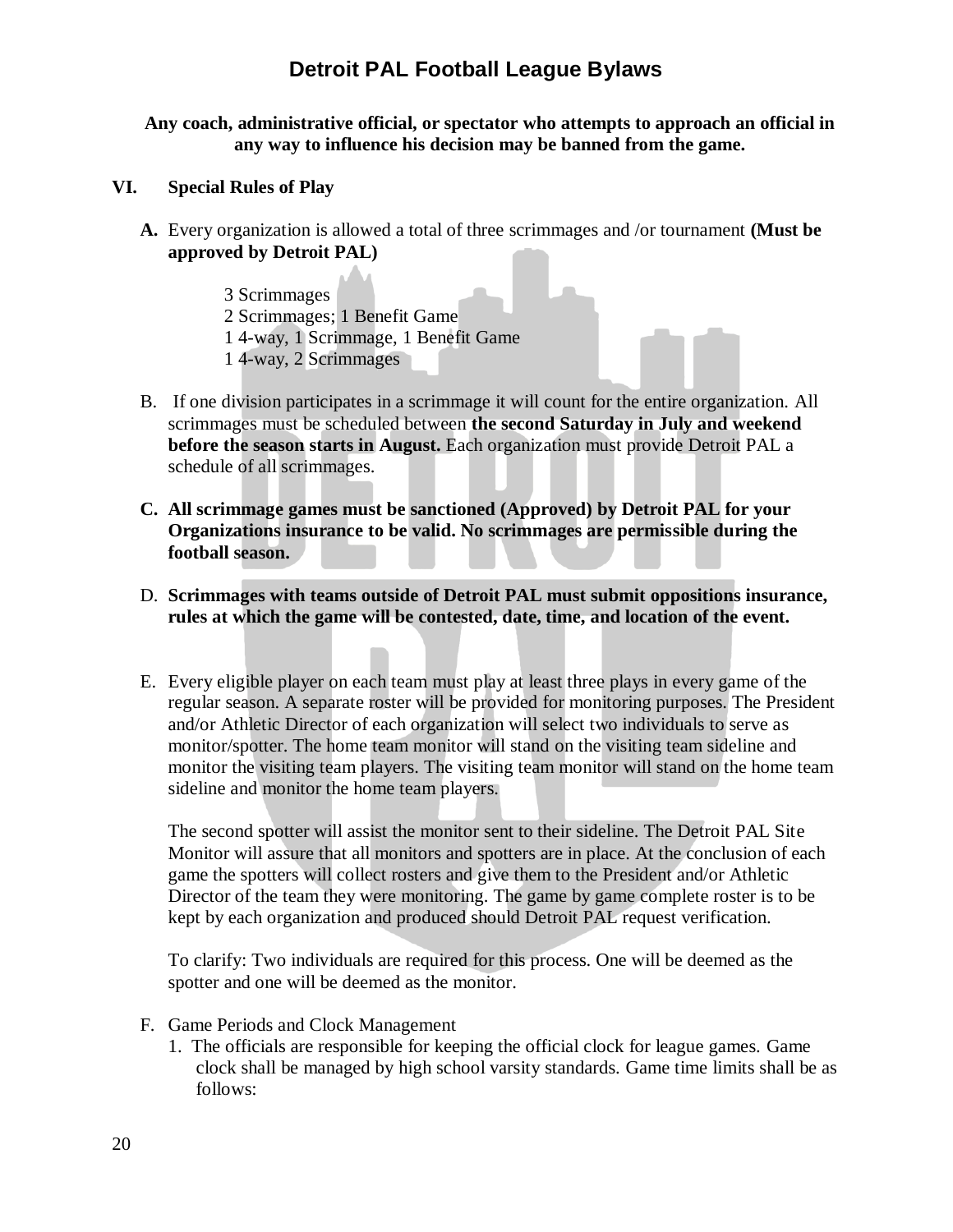- Flag Football 45 minute game • Freshman (D-Team): 15 minute quarters (running clock) • Junior Varsity (C-Team): 10 minute quarters (stop time) • Varsity (B-Team): 12 minute quarters (stop time)
- Senior Varsity (A-Team): 12 minute quarters (stop time)
- 2. Periods may be shortened by the mutual agreement of the referee and the two head coaches, providing that it is done before the game begins, so that all of the periods are the same length.
- 3. Approximately 4 minutes before the end of each half, the referee shall notify both head coaches of the time remaining in the half.
- G. Excessive Leads during Games
	- 1. If a team is leading by 21 points, the game shall be managed by High School Sub Varsity rule.
	- 2. If a team is leading by 35 points at any point in the game. The game clock shall run continuity. .
- H. Field Goals and Extra Points
	- 1. Two (2) points will be scored for a successful try for point after a touchdown by a place kick, one (1) point by run or pass.
	- 2. Four (4) points will be scored for a successful field goal attempt.

#### F. **X-Players**

- a. Skilled position players who are overweight for their age division will be designated as an X-Player.
- b. X-Players will have an X placed on **rear panels of their helmets**. This will be done at the scale by the weigh master/ registrar.
- c. X-Players cannot advance the ball on offense or defense.
- d. X-Players cannot play on kick off and kick receive teams.
	- **1. If a team can't man a receive or kick off team the ball will be spotted 20 yard line of the receive team / 40 yard line of the kick off team.**
- e. X-Players must wear jersey numbers 50-79 and/or 90-99
- f. X-Players must play on the offensive or defensive line (tackle to tackle).
- **g. There can't be more than two X-Players on either side of the ball.**
- **h. X-Player must be covered at all times (formation).**

#### **FLAG FOOTBALL**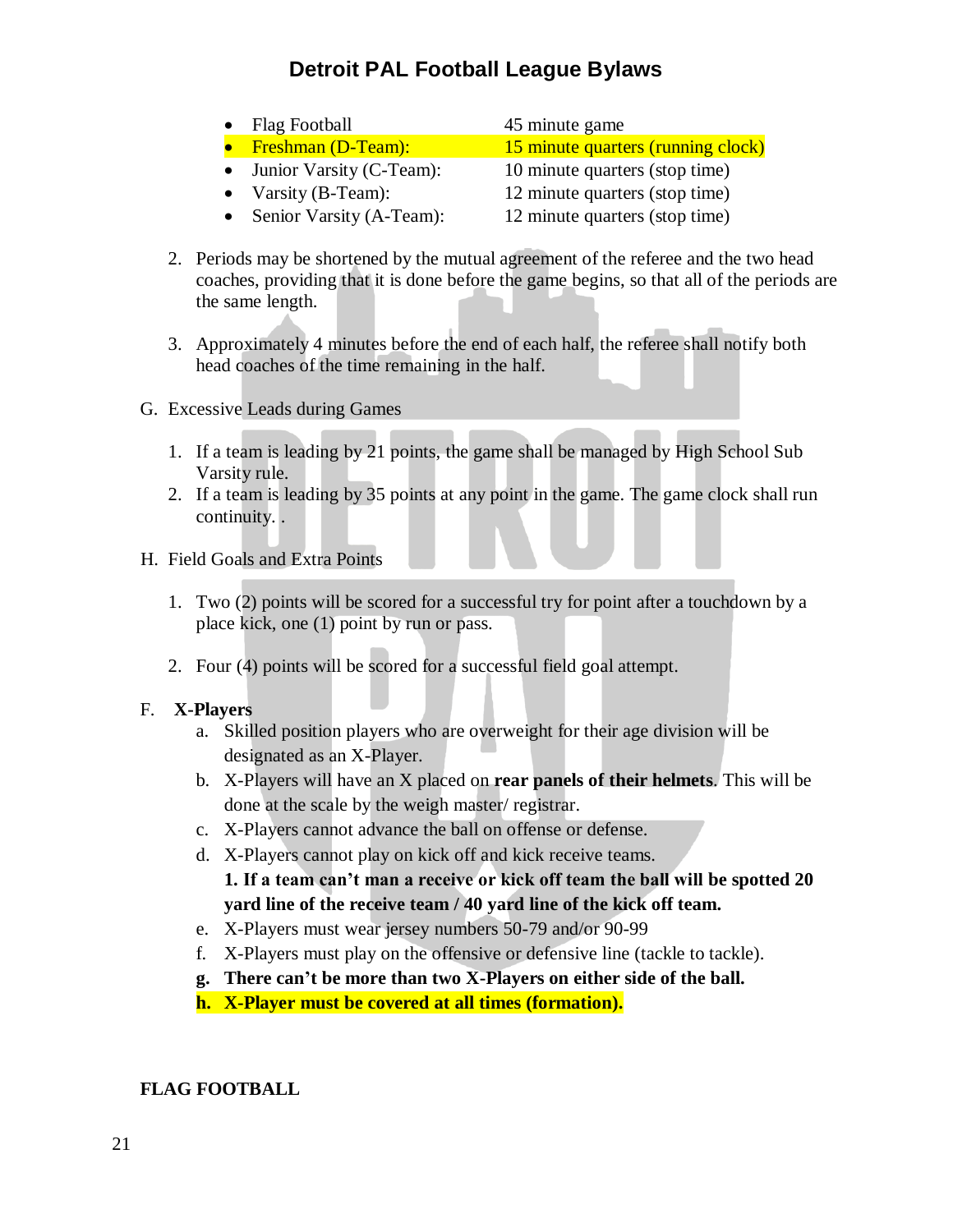### **A. PLAYING TIME**

- 1. Games will be played on street time 9:00am **9:45am** two 20 minute halfs,5 minute half time
- 2. All children should receive equal playing time for both offense and defense in each game they participate in.

### **B. FORMAT**

- 1. The game is played with five (5) players.
- 2. A player may only appear on one roster.

#### **C. PLAYER ATTIRE**

- 1. Players are required to wear protective mouthpieces at all times during both games and practices.
- 2. Jerseys must be tucked in at all times. If a jersey is hanging out, flag guarding may be called.
- 3. Molded cleats and gym shoes are permitted. **No metal cleats or screw in cleats are allowed.**
- 4. No jewelry is permitted during the games.
- 5. Shorts and pants cannot have open pockets.

#### **D. EQUIPMENT**

- 1. Peewee size football.
- 2. Flags and Belts (Flags must be attached to the belt with Velcro) **Flag must be a minimum of 8 inches in length and cannot be cut or altered.**

### **E. FIELD SET UP**

- 1. The playing field is 60 yards in total length by 25 yards in total width.
- 2. All possessions (including interceptions) will begin on the 40 yard line.
- 3. There are NO safeties. The ball will be spotted at the 40 yard line.
- 4. At no time will field position begin further back than the 40-yard line. If there is a sack or fumble, behind the 40 yard line of scrimmage, the ball will be placed back on the 40 yard line.



### **F. COACHES**

1. All coaches, both offensive and defensive, must move 10 yards behind the line of scrimmage once the play whistle is blown.

### **G. POSSESSIONS**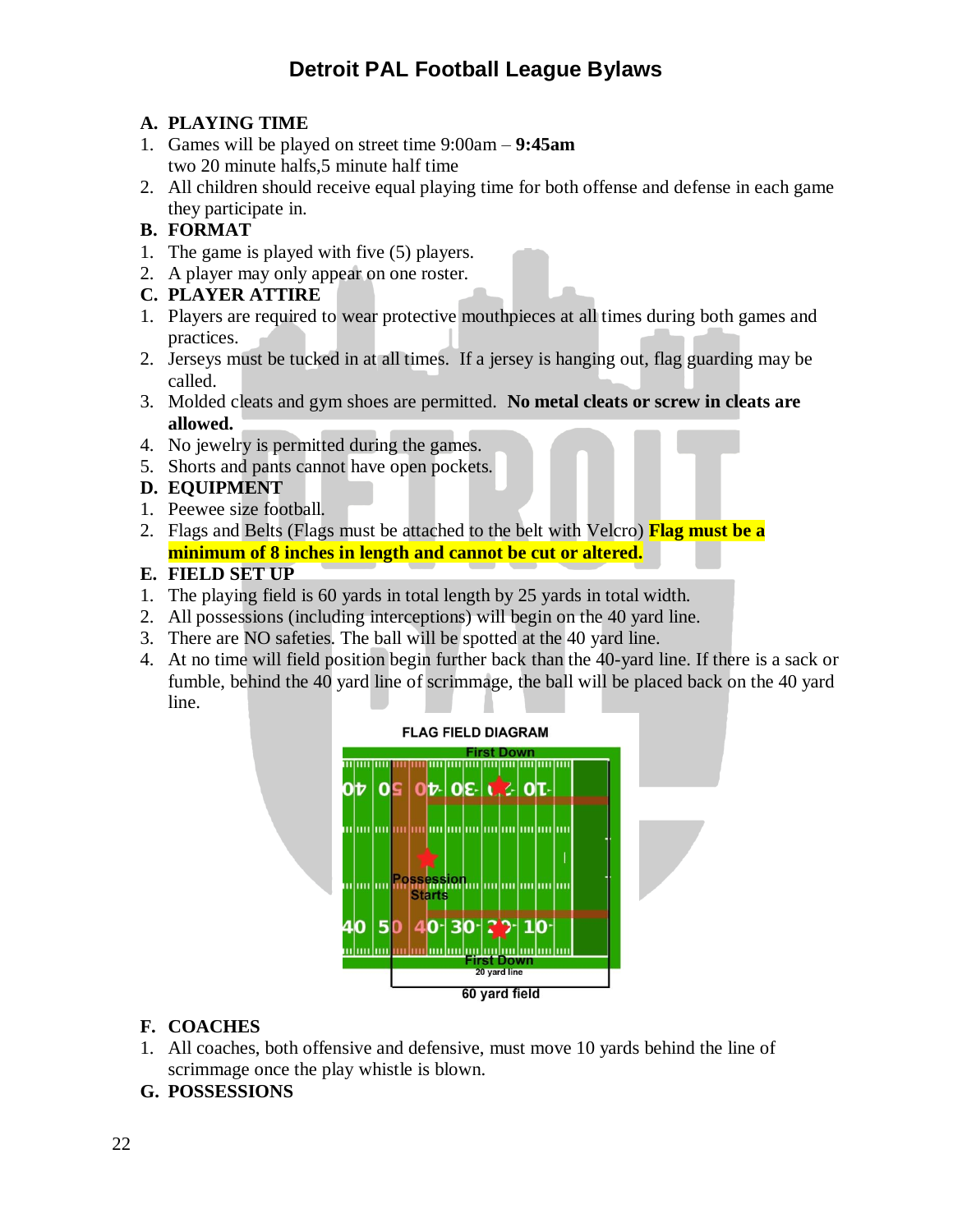- 1. A coin toss determines which team takes first possession of the ball. The designated away team for the game will call the coin toss.
- 2. For each possession the offense has four downs to obtain a first down at midfield, if midfield is obtained, the offense then has four more downs to reach the end zone. A first down is only obtained one of two ways; the offense reaches midfield within four downs or a defensive penalty occurs with the result being an automatic first down. If the offense fails to reach midfield (first down line) or fails to reach the end zone within for downs, the result is a turnover.

#### **H. GENERAL OFFENSE**

- 1. NO INTENTIONAL CONTACT of any kind is permitted.
- 2. Downfield blocking is illegal. Any offensive player who continues running AND impedes the progress of a defensive player who is attempting to pull the ball carrier's flag will be called for illegal blocking.
- 3. Jumping or diving to ADVANCE the ball is illegal. The play is dead once the ball carrier leaves the ground. Jumping or diving to catch a pass is permitted.

### **I. PASSING GAME**

- 1. If the ball is handed off, the ten-second pass rule is no longer in effect.
- 2. All passes must be forward and received beyond the line of scrimmage.
- 3. Only one forward pass per down.

### **J. RECEIVING GAME**

- 1. All players are eligible to receive passes, including the QB, but only if the ball has been handed off behind the line of scrimmage first.
- 2. If a receiver's flag inadvertently falls off, even without contact from another player, that player is ruled down at the spot the flag fell off.
- 3. If a receiver's flag inadvertently falls off prior to receiving the ball and later in the same play catches the ball without replacing the flag, the receiver will be down immediately at the point of reception.

### **K. RUNNING GAME**

- 1. There is no limit to the amount of handoffs that can be performed by the offense in a single play, so long as the ball never crosses the line of scrimmage.
- 2. The QB can run the ball only if he/she has first handed the ball off behind the line of scrimmage and then taken a handoff back from another player before the ball has ever crossed the line of scrimmage.
- 3. If the quarterback is rushed by a defender he may run..

### **L. GENERAL DEFENSE**

- 1. NO INTENTIONAL CONTACT of any kind is permitted.
- 2. Defenders must only attempt to grab an offensive players flags when trying to get them down.
- 3. If a defender attempts to pull an offensive player's flags and inadvertently grabs their jersey, the defender must immediately and completely release the jersey before they can reattempt to pull the flag. Failure to do so will result in a holding penalty.

### **M. INTERCEPTIONS**

1. All interceptions the ball will be spotted at the 40

### **N. RUSHING OF THE QUARTERBACK**

- 1. The rush marker will be designated by the referee seven yards from the line of scrimmage and must wait 5 seconds.
- 2. Defensive coach must count down by waving of hand or flag.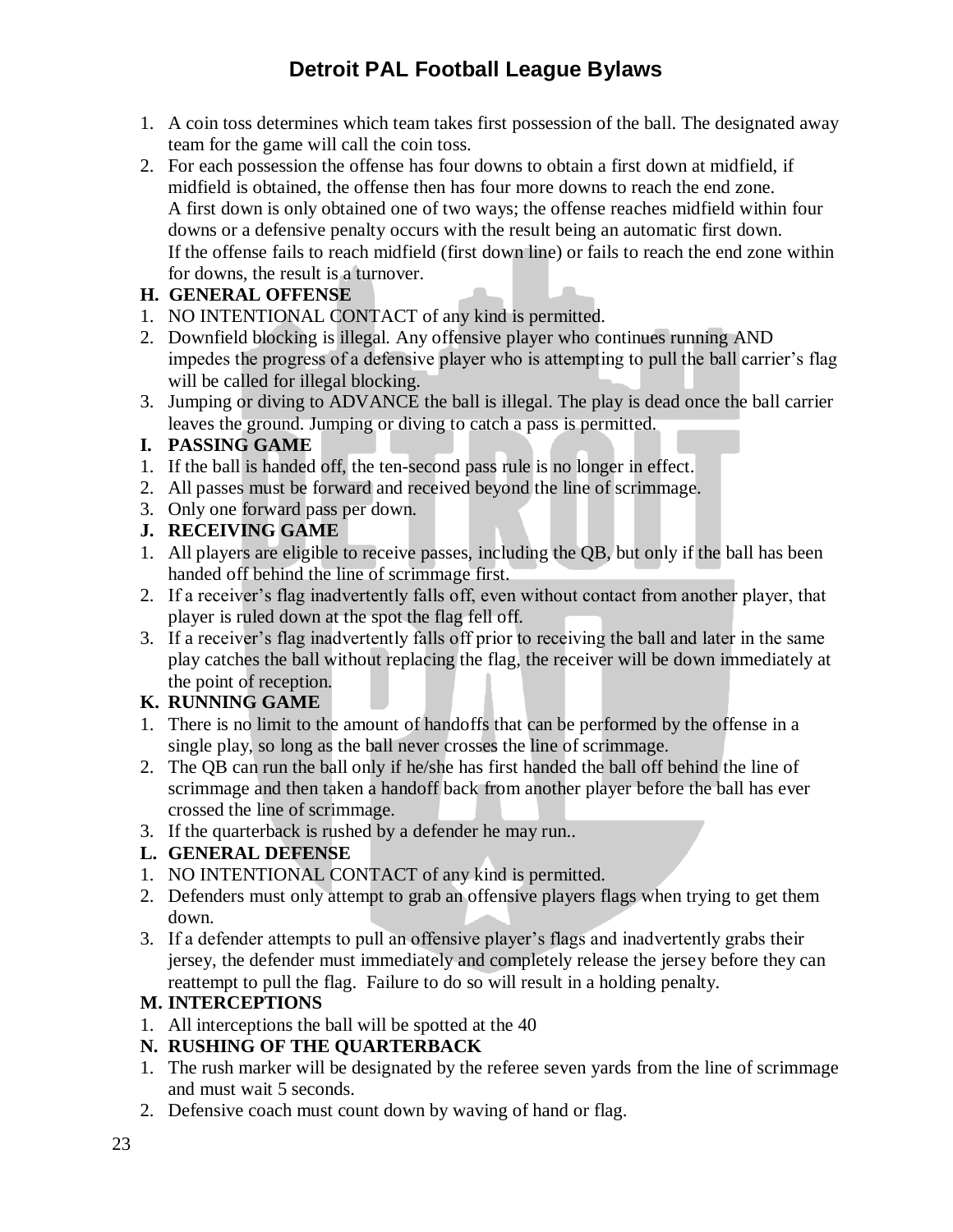- 3. Any number of players may rush the quarterback as long as they are beyond the rush marker at the time the ball is snapped.
- 4. If the offense draws the rusher(s) to jump the seven-yard marker prior to the snap of the ball, that rusher(s) CANNOT rush during that play. However, any other defender that is seven yards back may rush instead.

### **O. REPLAY OF DOWN**

- 1. If there is an inadvertent whistle during a play, the offense has the choice of either the result of the play at the point the whistle was blown, or replaying the down.
- 2. If there is an inadvertent whistle during a passing play and the ball is in flight, the down is replayed.

### **Q. DEAD BALLS**

- 1. A play is ruled dead when the ball carrier's flag is pulled, the ball carrier's flag inadvertently falls off, the ball carrier steps out of bounds, any part of the ball carrier's body other than hands touch the ground, the ball carrier lets the ball hit the ground, a penalty occurs, or after a touchdown or extra point is scored.
- 2. There are no fumbles. The ball is spotted where the player loses control of the ball.

### **R. SCORING**

- 1. A touchdown is equivalent to 6 points.
- 2. 1 Extra Point is attempted five yards out from the goal line.
- 3. 2 Extra Points is attempted 10 yards out from the goal line.

### **S. FORFEITS**

- 1. There are no forfeits.
- 2. Games will start when both teams have 5 players and will play the remainder of the game time.
- **T. OFFENSIVE PENALTIES** 5 Yards from Line of Scrimmage and Loss of Down
	- a. False start
	- b. Off-sides
	- c. Illegal motion
	- d. Offensive impeding
	- e. Delay of game
	- f. Offensive pass interference
	- g. Too many players on the field
	- h. Improper equipment (equipment tampering, lack of mouth guard, pants or shorts with pockets, jersey un-tucked, illegal cleats, missing or improperly placed flags)
	- I. Unsportsmanlike conduct (using profanity, taunting, insulting or vulgar gestures, disrespectfully addressing any persons, illegally stripping or attempting to strip the ball, spiking or kicking the ball, spiking or throwing flags, fighting, excessive celebrations.)

### **U. OFFENSIVE PENALTIES** - 5 Yards from the Spot of Infraction

- a. Flag guarding
- b. Intentional contact (blocking, charging, tackling, tripping, pushing, holding, obstructing, stiff arming)

#### **V. DEFENSIVE PENALTIES** - 5 Yards from the Line of Scrimmage, Automatic First Down

- a. Roughing the passer
- b. Intentionally removing a receiver's flag belt before he/she contacts the ball
- c. Illegally rushing the quarterback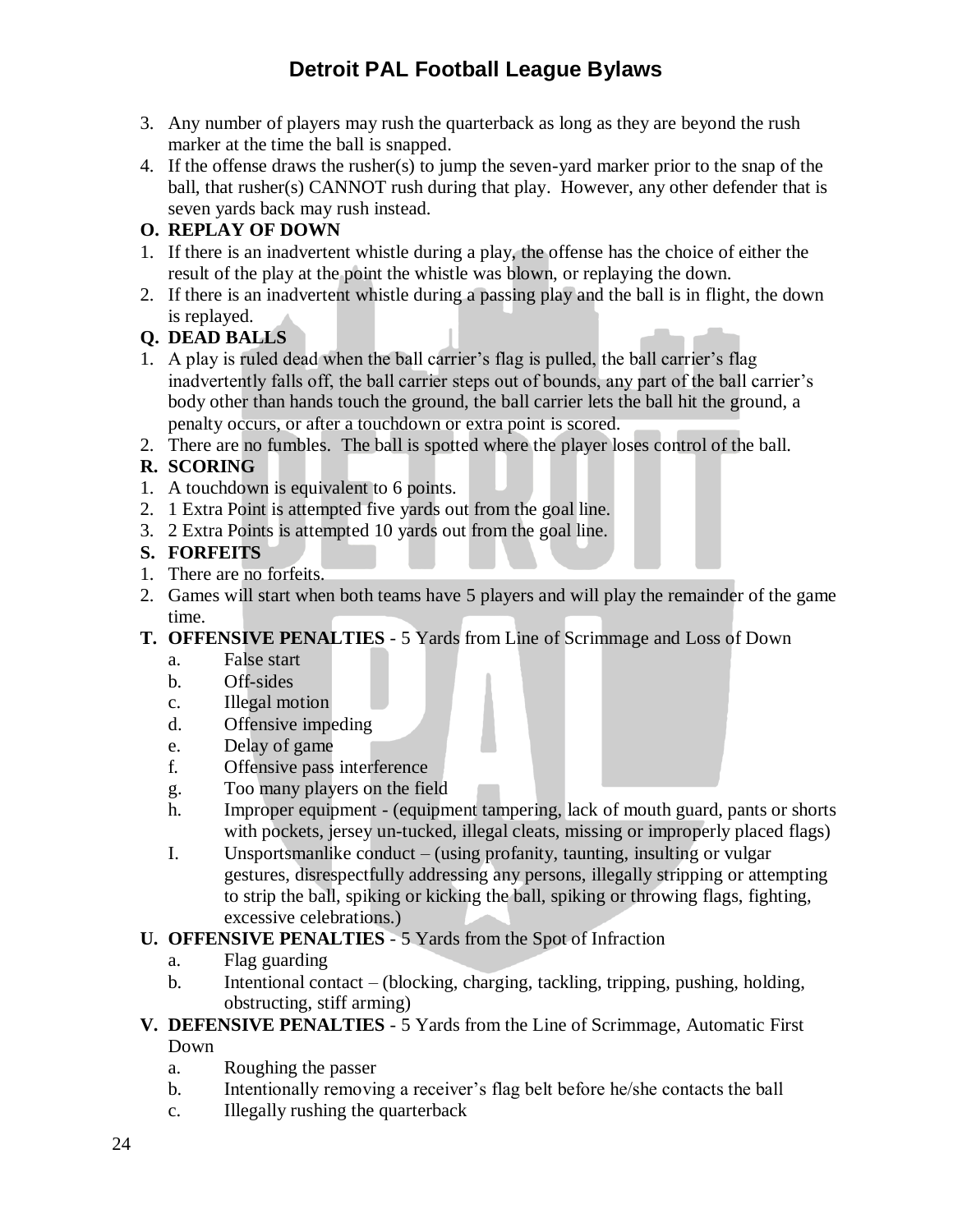- d. Too many players on the field
- e. Coach interference (remaining on the field during a play)

#### **W. DEFENSIVE PENALTIES** - 5 Yards from the Spot of Infraction, Automatic First Down

a. Defensive Pass Interference

b. Intentional contact – (blocking, charging, tackling, tripping, pushing, holding, obstructing, stiff arming)

#### **Freshman (D-Team) Rules**

- 1. One coach shall be allowed in the huddle and on the field during the play of the game.
- 2. Once players break the huddle, the coach on the field cannot place players into position, and the coach must be ten (10) yards behind the line of scrimmage. Violation of this rule will result in the following in-game penalties:
	- First violation by offense: 5-yard penalty;
	- Second violation by offense: 10-yard penalty;
	- Third (and subsequent) violation(s) by offense: possession of the ball shall be turned over to the other team at the spot of the ball.
	- All violations by defense: 10-yard penalty.

#### 3. **Scores shall be kept during the game. Team records will be maintained. Playoffs and Championship games will be allowed.**

4. All Freshman teams will participate in the "Baby Bowl" and at Ford Field.

5. There must be a minimum of **(15)** players eligible to play for a team or the game will be declared a forfeit

- 7. **D-TEAM 25 Yard Punt Rule. On 4th down, when the offensive team has the ball inside their own 25 yard line, the Head Coach can request the referee to invoke the D-TEAM 25 Yard Punt Rule. For Example: If the ball is on the 25 yard line, the referee will place the ball on the 50 yard line for the opposing team to begin their offensive series.**
- <span id="page-24-1"></span><span id="page-24-0"></span>8. **No kick-offs, play will begin at the 30-yard line.**